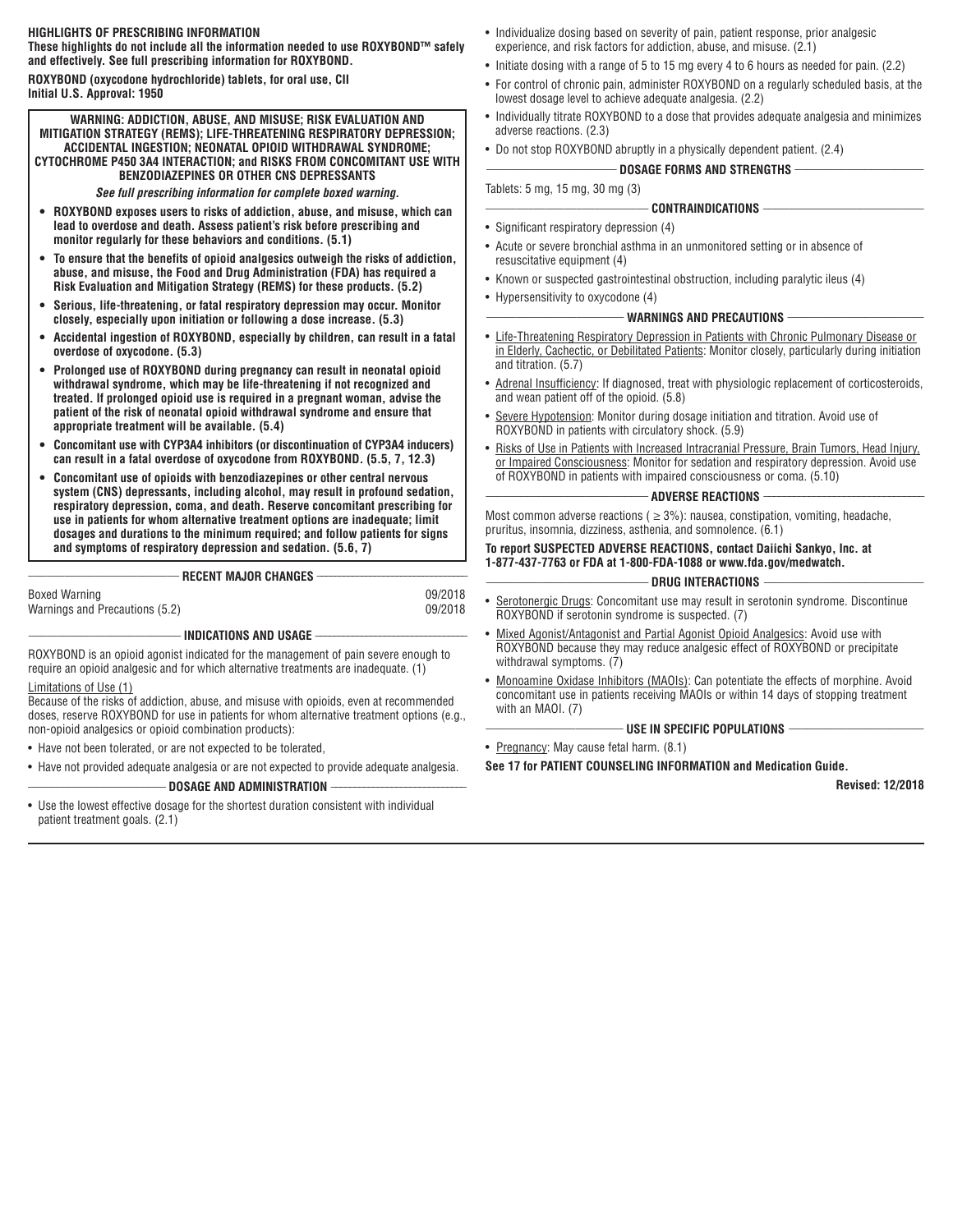#### **FULL PRESCRIBING INFORMATION: CONTENTS\***

**WARNING: ADDICTION, ABUSE, AND MISUSE; RISK EVALUATION AND MITIGATION STRATEGY (REMS); LIFE-THREATENING RESPIRATORY DEPRESSION; ACCIDENTAL INGESTION; NEONATAL OPIOID WITHDRAWAL SYNDROME; CYTOCHROME P450 3A4 INTERACTION; AND RISKS FROM CONCOMITANT USE WITH BENZODIAZEPINES OR OTHER CNS DEPRESSANTS** 

# **1 INDICATIONS AND USAGE**

- **2 DOSAGE AND ADMINISTRATION** 
	- *2.1 Important Dosage and Administration Instructions 2.2 Initial Dosage*
	-
	- *2.3 Titration and Maintenance of Therapy*
- *2.4 Discontinuation of ROXYBOND*  **3 DOSAGE FORMS AND STRENGTHS**

#### **4 CONTRAINDICATIONS 5 WARNINGS AND PRECAUTIONS**

- *5.1 Addiction, Abuse, and Misuse*
- *5.2 Opioid Analgesic Risk Evaluation and Mitigation Strategy (REMS)*
- *5.3 Life-Threatening Respiratory Depression*
- *5.4 Neonatal Opioid Withdrawal Syndrome*
- *5.5 Risks of Concomitant Use or Discontinuation of Cytochrome P450 3A4 Inhibitors and Inducers*
- *5.6 Risks from Concomitant Use with Benzodiazepines or Other CNS Depressants*
- *5.7 Life-Threatening Respiratory Depression in Patients with Chronic Pulmonary Disease or in Elderly, Cachectic, or Debilitated Patients*
- *5.8 Adrenal Insufficiency*
- *5.9 Severe Hypotension*
- *5.10 Risks of Use in Patients with Increased Intracranial Pressure, Brain Tumors, Head Injury, or Impaired Consciousness*
- *5.11 Risks of Use in Patients with Gastrointestinal Conditions*

#### **FULL PRESCRIBING INFORMATION**

**WARNING: ADDICTION, ABUSE, AND MISUSE; RISK EVALUATION AND MITIGATION STRATEGY (REMS); LIFE-THREATENING RESPIRATORY DEPRESSION; ACCIDENTAL INGESTION; NEONATAL OPIOID WITHDRAWAL SYNDROME; CYTOCHROME P450 3A4 INTERACTION; and RISKS FROM CONCOMITANT USE WITH BENZODIAZEPINES OR OTHER CNS DEPRESSANTS** 

#### **Addiction, Abuse, and Misuse**

**ROXYBOND exposes patients and other users to the risks of opioid addiction, abuse, and misuse, which can lead to overdose and death. Assess each patient's risk prior to prescribing ROXYBOND, and monitor all patients regularly for the development of these behaviors and conditions [see Warnings and Precautions (5.1)].** 

**Opioid Analgesic Risk Evaluation and Mitigation Strategy (REMS) To ensure that the benefits of opioid analgesics outweigh the risks of addiction, abuse, and misuse, the Food and Drug Administration (FDA) has required a REMS for these products [see Warnings and Precautions (5.2)]. Under the requirements of the REMS, drug companies with approved opioid analgesic products must make REMS-compliant education programs available to healthcare providers. Healthcare providers are strongly encouraged to** 

- **complete a REMS-compliant education program,**
- **counsel patients and/or their caregivers, with every prescription, on safe use, serious risks, storage, and disposal of these products,**
- **emphasize to patients and their caregivers the importance of reading the Medication Guide every time it is provided by their pharmacist, and** 
	- **consider other tools to improve patient, household, and community safety.**

#### **Life-Threatening Respiratory Depression**

**Serious, life-threatening, or fatal respiratory depression may occur with use of ROXYBOND. Monitor for respiratory depression, especially during initiation of ROXYBOND or following a dose increase [see Warnings and Precautions (5.3)].** 

#### **Accidental Ingestion**

**Accidental ingestion of even one dose of ROXYBOND, especially by children, can result in a fatal overdose of oxycodone [see Warnings and Precautions (5.3)].** 

#### **Neonatal Opioid Withdrawal Syndrome**

**Prolonged use of ROXYBOND during pregnancy can result in neonatal opioid withdrawal syndrome, which may be life-threatening if not recognized and treated, and requires management according to protocols developed by neonatology experts. If opioid use is required for a prolonged period in a pregnant woman, advise the patient of the risk of neonatal opioid withdrawal syndrome and ensure that appropriate treatment will be available [see Warnings and Precautions (5.4)].** 

#### **Cytochrome P450 3A4 Interaction**

**The concomitant use of ROXYBOND with all cytochrome P450 3A4 inhibitors may result in an increase in oxycodone plasma concentrations, which could increase or prolong adverse reactions and may cause potentially fatal respiratory depression. In addition, discontinuation of a concomitantly used cytochrome P450 3A4 inducer may result in an increase in oxycodone plasma concentration. Monitor patients receiving ROXYBOND and any CYP3A4 inhibitor or inducer [see Warnings and Precautions (5.5), Drug Interactions (7), Clinical Pharmacology (12.3)].**

- *5.12 Increased Risk of Seizures in Patients with Seizure Disorders*
- *5.13 Withdrawal*
- *5.14 Risks of Driving and Operating Machinery*
- **6 ADVERSE REACTIONS**
- *6.1 Clinical Trial Experience*
- *6.2 Postmarketing Experience*

## **7 DRUG INTERACTIONS**

- **8 USE IN SPECIFIC POPULATIONS** 
	- *8.1 Pregnancy*
	- *8.2 Lactation*
	- *8.3 Females and Males of Reproductive Potential 8.4 Pediatric Use*
	-
	- *8.5 Geriatric Use 8.6 Hepatic Impairment*
	- *8.7 Renal Impairment*
- **9 DRUG ABUSE AND DEPENDENCE** 
	- *9.1 Controlled Substance*
	- *9.2 Abuse*
	- *9.3 Dependence*
- **10 OVERDOSAGE**

### **11 DESCRIPTION**

- **12 CLINICAL PHARMACOLOGY** 
	- *12.1 Mechanism of Action*
	- *12.2 Pharmacodynamics*
	- *12.3 Pharmacokinetics*
- **13 NONCLINICAL TOXICOLOGY**
- *13.1 Carcinogenesis, Mutagenesis, Impairment of Fertility*
- **16 HOW SUPPLIED/STORAGE AND HANDLING**
- **17 PATIENT COUNSELING INFORMATION**
- *\*Sections or subsections omitted from the full prescribing information are not listed.*

**Risks From Concomitant Use With Benzodiazepines Or Other CNS Depressants Concomitant use of opioids with benzodiazepines or other central nervous system (CNS) depressants, including alcohol, may result in profound sedation, respiratory depression, coma, and death [see Warnings and Precautions (5.6), Drug Interactions (7)].** 

- **Reserve concomitant prescribing of ROXYBOND and benzodiazepines or other CNS depressants for use in patients for whom alternative treatment options are inadequate.**
- **Limit dosages and durations to the minimum required.**
- **Follow patients for signs and symptoms of respiratory depression and sedation.**

#### **1 INDICATIONS AND USAGE**

*ROXYBOND is indicated for the management of pain severe enough to require an opioid analgesic and for which alternative treatments are inadequate.* 

#### *Limitations of Use*

*Because of the risks of addiction, abuse, and misuse with opioids, even at recommended doses [see Warnings and Precautions (5.1)], reserve ROXYBOND for use in patients for whom alternative treatment options (e.g., non-opioid analgesics or opioid combination products):* 

- *Have not been tolerated or are not expected to be tolerated,*
- *Have not provided adequate analgesia or are not expected to provide adequate analgesia.*

#### **2 DOSAGE AND ADMINISTRATION**

#### **2.1 Important Dosage and Administration Instructions**

*Use the lowest effective dosage for the shortest duration consistent with individual patient treatment goals [see Warnings and Precautions (5)].* 

*Initiate the dosing regimen for each patient individually; taking into account the patient's severity of pain, patient response, prior analgesic treatment experience, and risk factors for addiction, abuse, and misuse [see Warnings and Precautions (5.1)].* 

*Monitor patients closely for respiratory depression, especially within the first 24 to 72 hours of initiating therapy and following dosage increases with ROXYBOND and adjust the dosage accordingly [see Warnings and Precautions (5.3)].* 

#### **2.2 Initial Dosage**

*Use of ROXYBOND as the First Opioid Analgesic*

*Initiate treatment with ROXYBOND in a dosing range of 5 to 15 mg every 4 to 6 hours as needed for pain. Titrate the dose based upon the individual patient's response to their initial dose of ROXYBOND. This dose can then be adjusted to an acceptable*  level of analgesia taking into account side effects experienced by the patient.

For control of severe chronic pain, consider dosing ROXYBOND on a regularly *scheduled basis, every 4 to 6 hours, at the lowest dosage level that will achieve adequate analgesia.* 

*Although it is not possible to list every condition that is important to the selection of the initial dose of ROXYBOND, attention should be given to: 1) the daily dose, potency, and characteristics of any prior opioid 2) the reliability of any relative potency estimate used to calculate the dose of oxycodone needed, 3) the degree of opioid tolerance, 4) the general condition and medical status of the patient, and 5) the balance between pain control and adverse experiences.*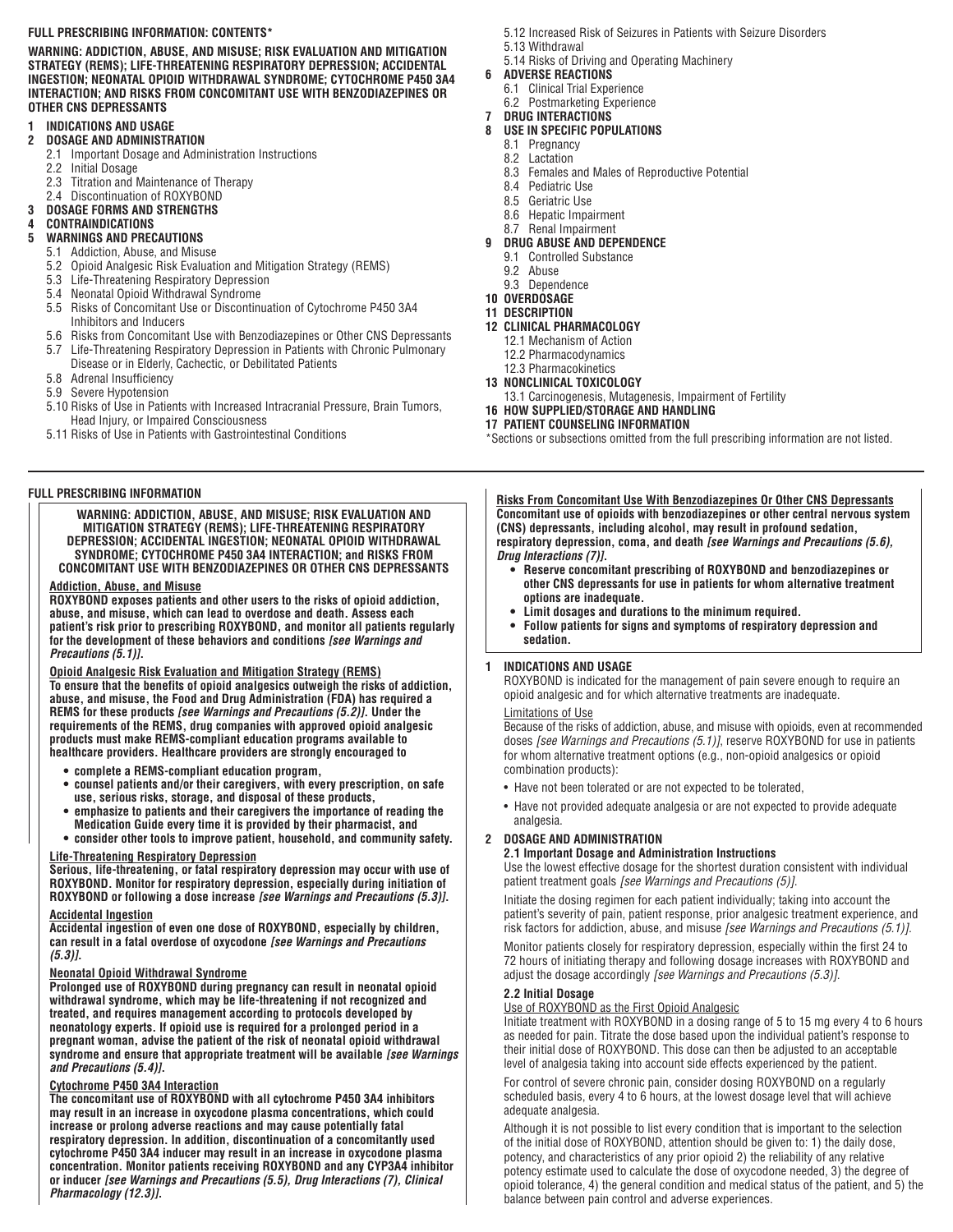#### *Conversion from Other Opioids to ROXYBOND*

*There is inter-patient variability in the potency of opioid drugs and opioid formulations. Therefore, a conservative approach is advised when determining the total daily dosage of ROXYBOND. It is safer to underestimate a patient's 24-hour ROXYBOND dosage than to overestimate the 24-hour ROXYBOND dosage and manage an adverse reaction due to overdose. If a patient has been receiving opioid-containing medications prior to taking ROXYBOND, the potency of the prior opioid relative to oxycodone should be factored into the selection of the total daily dose (TDD) of oxycodone.* 

*In converting patients from other opioids to ROXYBOND, close observation and adjustment of dosage based upon the patient's response to ROXYBOND is imperative. Administration of supplemental analgesia for breakthrough or incident pain and titration of the TDD of ROXYBOND may be necessary, especially in patients who have disease states that are changing rapidly.* 

#### *Conversion From Fixed-Ratio Opioid/Acetaminophen, Opioid/Aspirin, or Opioid/Nonsteroidal Combination Drugs*

*When converting patients from fixed ratio opioid/non-opioid drug regimens, a decision should be made whether or not to continue the non-opioid analgesic. If a decision is made to discontinue the use of non-opioid analgesic, it may be necessary to titrate the dose of ROXYBOND in response to the level of analgesia and adverse effects afforded by the dosing regimen. If the non-opioid regimen is continued as a separate single entity agent, the starting dose of ROXYBOND should be based upon the most recent dose of opioid as a baseline for further titration of oxycodone. Incremental increases should be gauged according to side effects to an acceptable level of analgesia.* 

#### *Conversion from ROXYBOND to Extended-Release Oxycodone*

*The relative bioavailability of ROXYBOND compared to extended-release oxycodone products is unknown, so conversion to extended-release oxycodone must be accompanied by close observation for signs of excessive sedation and respiratory depression.* 

#### *Conversion from Oxycodone Immediate-Release Tablets*

*Oxycodone pharmacokinetics are similar for ROXYBOND and oxycodone immediaterelease tablets. Patients can be converted from oxycodone immediate-release to the same dose and dosing regimen of ROXYBOND.* 

### **2.3 Titration and Maintenance of Therapy**

*Individually titrate ROXYBOND to a dose that provides adequate analgesia and minimizes adverse reactions. Continually reevaluate patients receiving ROXYBOND to assess the maintenance of pain control and the relative incidence of adverse reactions, as well as monitoring for the development of addiction, abuse, or misuse [see Warnings and Precautions (5.1)]. Frequent communication is important among the prescriber, other members of the healthcare team, the patient, and the caregiver/ family during periods of changing analgesic requirements, including initial titration.* 

*If the level of pain increases after dosage stabilization, attempt to identify the source of increased pain before increasing the ROXYBOND dosage. If unacceptable opioidrelated adverse reactions are observed, consider reducing the dosage. Adjust the dosage to obtain an appropriate balance between management of pain and opioidrelated adverse reactions.* 

### **2.4 Discontinuation of ROXYBOND**

*When a patient who has been taking ROXYBOND regularly and may be physicallydependent no longer requires therapy with ROXYBOND, taper the dose gradually, by 25% to 50% every 2 to 4 days, while monitoring carefully for signs and symptoms of withdrawal. If the patient develops these signs or symptoms, raise the dose to the previous level and taper more slowly, either by increasing the interval between decreases, decreasing the amount of change in dose, or both. Do not abruptly discontinue ROXYBOND in a physically-dependent patient [see Warnings and Precautions (5.1), Drug Abuse and Dependence (9.3)].* 

#### **3 DOSAGE FORMS AND STRENGTHS**

*ROXYBOND (oxycodone hydrochloride) tablets, 5 mg, 15 mg and 30 mg with the following characteristics:* 

| Strength         | Tablet<br>Shape | Tablet<br>Color | Ink-Print on<br>Tablet Side 1 | Ink-Print on<br>Tablet Side 2 |
|------------------|-----------------|-----------------|-------------------------------|-------------------------------|
| 5 <sub>mg</sub>  | Round           | White           | IDT/O <sub>5</sub>            | None                          |
| 15 <sub>mg</sub> | coated          | Green           | <b>IDT/0 15</b>               | None                          |
| 30 <sub>mg</sub> | tablets         | Blue            | <b>IDT/0 30</b>               | None                          |

#### **4 CONTRAINDICATIONS**

*ROXYBOND is contraindicated in patients with:* 

- *Significant respiratory depression [see Warnings and Precautions (5.3)]*
- *Acute or severe bronchial asthma in an unmonitored setting or in the absence of resuscitative equipment or hypercarbia [see Warnings and Precautions (5.7)]*
- *Known or suspected gastrointestinal obstruction, including paralytic ileus [see Warnings and Precautions (5.11)]*
- Known hypersensitivity (e.g., anaphylaxis) to oxycodone [see Adverse Reactions (6.2)]

### **5 WARNINGS AND PRECAUTIONS**

#### **5.1 Addiction, Abuse, and Misuse**

*ROXYBOND contains oxycodone, a Schedule II controlled substance. As an opioid,*  ROXYBOND exposes users to the risks of addiction, abuse, and misuse *[see Drug*] *Abuse and Dependence (9)].* 

*Although the risk of addiction in any individual is unknown, it can occur in patients appropriately prescribed ROXYBOND. Addiction can occur at recommended dosages, when taken as directed, and if the drug is misused or abused.* 

*Assess each patient's risk for opioid addiction, abuse, or misuse prior to prescribing ROXYBOND, and monitor all patients receiving ROXYBOND for the development of these behaviors and conditions. Risks are increased in patients with a personal or family history of substance abuse (including drug or alcohol abuse or addiction) or mental illness (e.g., major depression). The potential for these risks should not,*  however, prevent the proper management of pain in any given patient. Patients at *increased risk may be prescribed opioids such as ROXYBOND, but use in such patients necessitates intensive counseling about the risks and proper use of ROXYBOND along with intensive monitoring for signs of addiction, abuse, and misuse.* 

*Opioids are sought by drug abusers and people with addiction disorders and are subject to criminal diversion. Consider these risks when prescribing or dispensing ROXYBOND. Strategies to reduce these risks include prescribing the drug in the smallest appropriate quantity and advising the patient on the proper disposal of unused drugs [see Patient Counseling Information (17)]. Contact local state professional licensing board or state controlled substances authority for information on how to prevent and detect abuse or diversion of this product.* 

### **5.2 Opioid Analgesic Risk Evaluation and Mitigation Strategy (REMS)**

*To ensure that the benefits of opioid analgesics outweigh the risks of addiction, abuse, and misuse, the Food and Drug Administration (FDA) has required a Risk Evaluation and Mitigation Strategy (REMS) for these products. Under the requirements of the REMS, drug companies with approved opioid analgesic products must make REMS-compliant education programs available to healthcare providers. Healthcare providers are strongly encouraged to do all of the following:* 

- *Complete a REMS-compliant education program offered by an accredited provider of continuing education (CE) or another education program that includes all the elements of the FDA Education Blueprint for Health Care Providers Involved in the Management or Support of Patients with Pain.*
- *Discuss the safe use, serious risks, and proper storage and disposal of opioid analgesics with patients and/or their caregivers every time these medicines are prescribed. The Patient Counseling Guide (PCG) can be obtained at this link: www.fda.gov/OpioidAnalgesicREMSPCG.*
- *Emphasize to patients and their caregivers the importance of reading the Medication Guide that they will receive from their pharmacist every time an opioid analgesic is dispensed to them.*
- *Consider using other tools to improve patient, household, and community safety, such as patient-prescriber agreements that reinforce patient-prescriber responsibilities.*

*To obtain further information on the opioid analgesic REMS and for a list of accredited REMS CME/CE, call 1-800-503-0784, or log on to www.opioidanalgesicrems.com. The FDA Blueprint can be found at www.fda.gov/OpioidAnalgesicREMSBlueprint.* 

#### **5.3 Life-Threatening Respiratory Depression**

*Serious, life-threatening, or fatal respiratory depression has been reported with*  the use of opioids, even when used as recommended. Respiratory depression, if *not immediately recognized and treated, may lead to respiratory arrest and death. Management of respiratory depression may include close observation, supportive measures, and use of opioid antagonists, depending on the patient's clinical status [see Overdosage (10)]. Carbon dioxide (CO2) retention from opioid-induced respiratory depression can exacerbate the sedating effects of opioids.* 

*While serious, life-threatening, or fatal respiratory depression can occur at any time during the use of ROXYBOND, the risk is greatest during the initiation of therapy or following a dosage increase. Monitor patients closely for respiratory depression, especially within the first 24 to 72 hours of initiating therapy with and following dosage increases of ROXYBOND.* 

*To reduce the risk of respiratory depression, proper dosing and titration of ROXYBOND are essential [see Dosage and Administration (2)]. Overestimating the ROXYBOND dosage when converting patients from another opioid product can result in fatal overdose with the first dose.* 

*Accidental ingestion of even one dose of ROXYBOND, especially by children, can result in respiratory depression and death due to an overdose of oxycodone.* 

#### **5.4 Neonatal Opioid Withdrawal Syndrome**

*Prolonged use of ROXYBOND during pregnancy can result in withdrawal in the neonate. Neonatal opioid withdrawal syndrome, unlike opioid withdrawal syndrome in adults, may be life-threatening if not recognized and treated, and requires management according to protocols developed by neonatology experts. Observe newborns for signs of neonatal opioid withdrawal syndrome and manage accordingly. Advise pregnant women using opioids for a prolonged period of the risk of neonatal opioid withdrawal syndrome and ensure that appropriate treatment will be available [see Use in Specific Populations (8.1), Patient Counseling Information (17)].*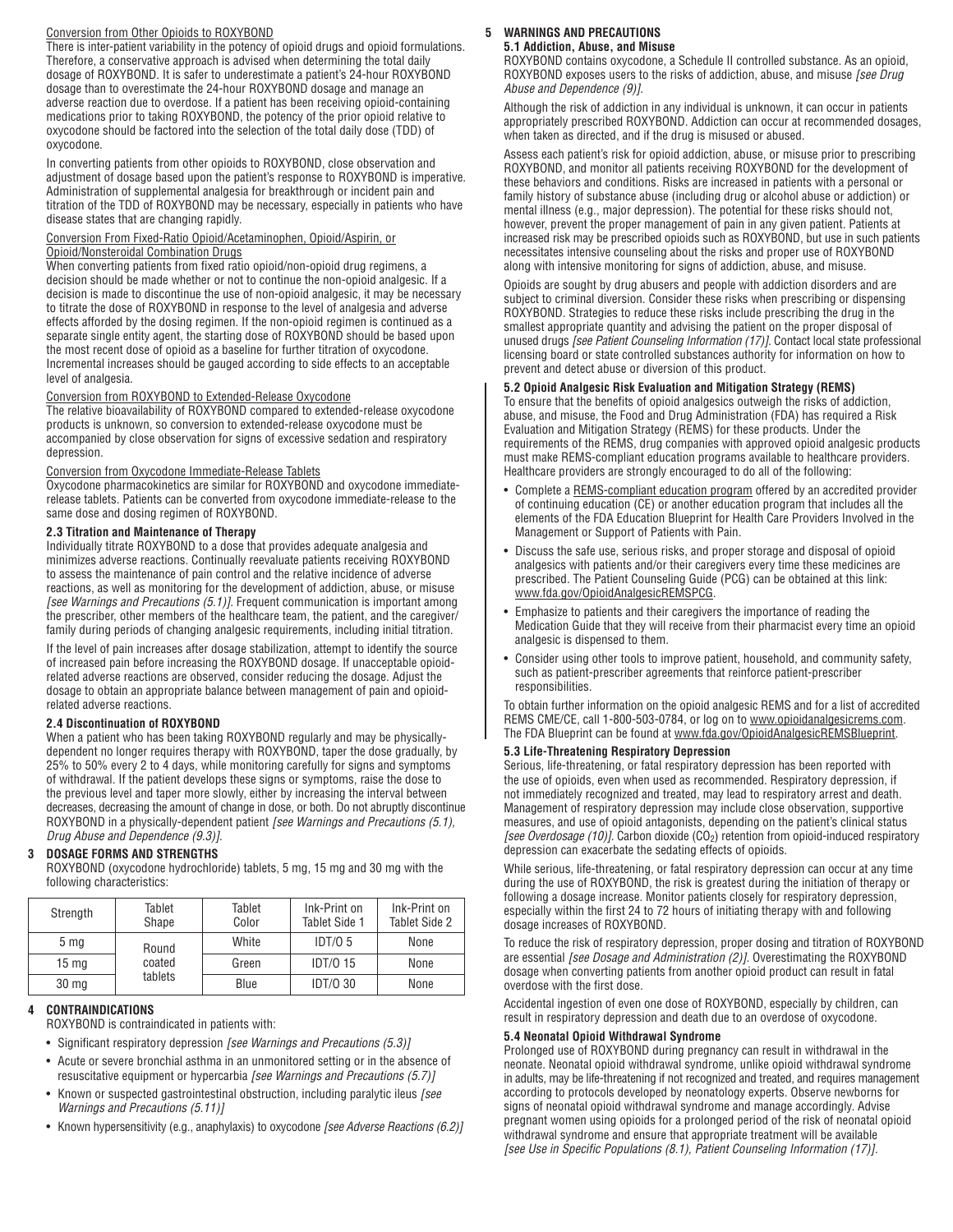#### **5.5 Risks of Concomitant Use or Discontinuation of Cytochrome P450 3A4 Inhibitors and Inducers**

*Concomitant use of ROXYBOND with a CYP3A4 inhibitor, such as macrolide antibiotics (e.g., erythromycin), azole-antifungal agents (e.g., ketoconazole), and protease inhibitors (e.g., ritonavir), may increase plasma concentrations of oxycodone and prolong opioid adverse reactions, which may cause potentially fatal respiratory depression [see Warnings and Precautions (5.3)], particularly when an inhibitor is added after a stable dose of ROXYBOND is achieved. Similarly, discontinuation of a CYP3A4 inducer, such as rifampin, carbamazepine, and phenytoin, in ROXYBONDtreated patients may increase oxycodone plasma concentrations and prolong opioid adverse reactions. When using ROXYBOND with CYP3A4 inhibitors or discontinuing CYP3A4 inducers in ROXYBOND-treated patients, monitor patients closely at frequent intervals and consider dosage reduction of ROXYBOND until stable drugs effects are achieved [see Drug Interactions (7)].* 

*Concomitant use of ROXYBOND with CYP3A4 inducers or discontinuation of a CYP3A4 inhibitor could decrease oxycodone plasma concentrations, decrease opioid efficacy or, possibly, lead to a withdrawal syndrome in a patient who had developed physical dependence to oxycodone. When using ROXYBOND with CYP3A4 inducers or discontinuing CYP3A4 inhibitors, monitor patients closely at frequent intervals and consider increasing the opioid dosage if needed to maintain adequate analgesia or if symptoms of opioid withdrawal occur [see Drug Interactions (7)].* 

#### **5.6 Risks from Concomitant Use with Benzodiazepines or Other CNS Depressants**

*Profound sedation, respiratory depression, coma, and death may result from the concomitant use of ROXYBOND with benzodiazepines or other CNS depressants (e.g., non-benzodiazepine sedatives/hypnotics, anxiolytics, tranquilizers, muscle relaxants, general anesthetics, antipsychotics, other opioids, alcohol). Because of these risks, reserve concomitant prescribing of these drugs for use in patients for whom alternative treatment options are inadequate.* 

*Observational studies have demonstrated that concomitant use of opioid analgesics and benzodiazepines increases the risk of drug-related mortality compared to use of opioid analgesics alone. Because of similar pharmacological properties, it is reasonable to expect similar risk with the concomitant use of other CNS depressant drugs with opioid analgesics [see Drug Interactions (7)].* 

*If the decision is made to prescribe a benzodiazepine or other CNS depressant concomitantly with an opioid analgesic, prescribe the lowest effective dosages and minimum durations of concomitant use. In patients already receiving an opioid analgesic, prescribe a lower initial dose of the benzodiazepine or other CNS depressant than indicated in the absence of an opioid, and titrate based on clinical response. If an opioid analgesic is initiated in a patient already taking a benzodiazepine or other CNS depressant, prescribe a lower initial dose of the opioid analgesic, and titrate based on clinical response. Follow patients closely for signs and symptoms of respiratory depression and sedation.* 

*Advise both patients and caregivers about the risks of respiratory depression and sedation when ROXYBOND is used with benzodiazepines or other CNS depressants (including alcohol and illicit drugs). Advise patients not to drive or operate dangerous machinery until the effects of concomitant use of the benzodiazepine or other CNS depressant have been determined. Screen patients for risk of substance use disorders, including opioid abuse and misuse, and warn them of the risk for overdose and death associated with the use of additional CNS depressants including alcohol and illicit drugs [see Drug Interactions (7), Patient Counseling Information (17)].* 

#### **5.7 Life-Threatening Respiratory Depression in Patients with Chronic Pulmonary Disease or in Elderly, Cachectic, or Debilitated Patients**

*The use of ROXYBOND in patients with acute or severe bronchial asthma in an unmonitored setting or in the absence of resuscitative equipment is contraindicated.* 

*Patients with Chronic Pulmonary Disease: ROXYBOND-treated patients with significant chronic obstructive pulmonary disease or cor pulmonale, and those with a substantially decreased respiratory reserve, hypoxia, hypercapnia, or pre-existing respiratory depression are at increased risk of decreased respiratory drive including apnea, even at recommended dosages of ROXYBOND [see Warnings and Precautions (5.3)].* 

*Elderly, Cachectic, or Debilitated Patients: Life-threatening respiratory depression is more likely to occur in elderly, cachectic, or debilitated patients because they may have altered pharmacokinetics or altered clearance compared to younger, healthier patients [see Warnings and Precautions (5.3)].* 

*Monitor patients closely, particularly when initiating and titrating ROXYBOND and when ROXYBOND is given concomitantly with other drugs that depress respiration [see Warnings and Precautions (5.3)]. Alternatively, consider the use of non-opioid analgesics in these patients.* 

#### **5.8 Adrenal Insufficiency**

*Cases of adrenal insufficiency have been reported with opioid use, more often following greater than one month of use. Presentation of adrenal insufficiency may include non-specific symptoms and signs including nausea, vomiting, anorexia, fatigue, weakness, dizziness, and low blood pressure. If adrenal insufficiency is suspected, confirm the diagnosis with diagnostic testing as soon as possible. If adrenal insufficiency is diagnosed, treat with physiologic replacement doses of corticosteroids. Wean the patient off of the opioid to allow adrenal function to recover and continue corticosteroid treatment until adrenal function recovers. Other opioids may be tried as some cases reported use of a different opioid without recurrence of adrenal insufficiency. The information available does not identify any particular opioids as being more likely to be associated with adrenal insufficiency.* 

#### **5.9 Severe Hypotension**

*ROXYBOND may cause severe hypotension including orthostatic hypotension and syncope in ambulatory patients. There is increased risk in patients whose ability to maintain blood pressure has already been compromised by a reduced blood volume or concurrent administration of certain CNS depressant drugs (e.g., phenothiazines or general anesthetics) [see Drug Interactions (7)]. Monitor these patients for signs of hypotension after initiating or titrating the dosage of ROXYBOND. In patients with circulatory shock, use of ROXYBOND may cause vasodilation that can further reduce cardiac output and blood pressure. Avoid use of ROXYBOND in patients with circulatory shock.* 

#### **5.10 Risks of Use in Patients with Increased Intracranial Pressure, Brain Tumors, Head Injury, or Impaired Consciousness**

In patients who may be susceptible to the intracranial effects of CO<sub>2</sub> retention (e.g., *those with evidence of increased intracranial pressure or brain tumors), ROXYBOND may reduce the respiratory drive, and the resultant CO<sub>2</sub> retention can further increase intracranial pressure. Monitor such patients for signs of sedation and respiratory depression, particularly when initiating therapy with ROXYBOND.* 

*Opioids may obscure the clinical course in a patient with a head injury. Avoid the use of ROXYBOND in patients with impaired consciousness or coma.* 

#### **5.11 Risks of Use in Patients with Gastrointestinal Conditions**

*ROXYBOND is contraindicated in patients with gastrointestinal obstruction, including paralytic ileus.* 

*The oxycodone in ROXYBOND may cause spasm of the sphincter of Oddi. Opioids may cause increases in serum amylase. Monitor patients with biliary tract disease, including acute pancreatitis, for worsening symptoms.* 

#### **5.12 Increased Risk of Seizures in Patients with Seizure Disorders**

*The oxycodone in ROXYBOND may increase the frequency of seizures in patients with seizure disorders, and may increase the risk of seizures occurring in other clinical settings associated with seizures. Monitor patients with a history of seizure disorders for worsened seizure control during ROXYBOND therapy.* 

#### **5.13 Withdrawal**

*Avoid the use of mixed agonist/antagonist (e.g., pentazocine, nalbuphine, and butorphanol) or partial agonist (e.g., buprenorphine) analgesics in patients who are receiving a full opioid agonist analgesic, including ROXYBOND. In these patients, mixed agonist/antagonist and partial agonist analgesics may reduce the analgesic effect and/or precipitate withdrawal symptoms [see Drug Interactions (7)].* 

*When discontinuing ROXYBOND in a physically-dependent patient, gradually taper the dosage [see Dosage and Administration (2.4)]. Do not abruptly discontinue ROXYBOND in these patients [see Drug Abuse and Dependence (9.3)].* 

#### **5.14 Risks of Driving and Operating Machinery**

*ROXYBOND may impair the mental or physical abilities needed to perform potentially hazardous activities such as driving a car or operating machinery. Warn patients not to drive or operate dangerous machinery unless they are tolerant to the effects of ROXYBOND and know how they will react to the medication [see Patient Counseling Information (17)].* 

#### **6 ADVERSE REACTIONS**

*The following serious adverse reactions are described or are described in greater detail, in other sections:* 

- *Addiction, Abuse, and Misuse [see Warnings and Precautions (5.1)]*
- *Life-Threatening Respiratory Depression [see Warnings and Precautions (5.3)]*
- *Neonatal Opioid Withdrawal Syndrome [see Warnings and Precautions (5.4)]*
- Interactions with Benzodiazepines or Other CNS Depressants [see Warnings and *Precautions (5.6)]*
- *Adrenal Insufficiency [see Warnings and Precautions (5.8)]*
- *Severe Hypotension [see Warnings and Precautions (5.9)]*
- *Gastrointestinal Adverse Reactions [see Warnings and Precautions (5.11)]*
- *Seizures [see Warnings and Precautions (5.12)]*
- *Withdrawal [see Warnings and Precautions (5.13)]*

#### **6.1 Clinical Trials Experience**

*Because clinical trials are conducted under widely varying conditions, adverse reaction*  rates observed in the clinical trials of a drug cannot be directly compared to rates in *the clinical trials of another drug and may not reflect the rates observed in practice. Oxycodone hydrochloride tablets have been evaluated in open label clinical trials in patients with cancer and nonmalignant pain. Oxycodone hydrochloride tablets are associated with adverse experiences similar to those seen with other opioids. Serious adverse reactions that may be associated with ROXYBOND therapy include: respiratory depression, respiratory arrest, circulatory depression, cardiac arrest, hypotension, and/or shock.* 

*The common adverse reactions seen on initiation of therapy with oxycodone hydrochloride tablets are dose related and are opioid-related adverse reactions. The most frequent of these included nausea, constipation, vomiting, headache, pruritus, insomnia, dizziness, asthenia, and somnolence. The frequency of these reactions depended on several factors, including clinical setting, the patient's level of opioid tolerance, and host factors specific to the individual.* 

*In all patients for whom dosing information was available (n=191) from the open-label and double-blind studies involving oxycodone hydrochloride tablets, the following adverse events were recorded in oxycodone hydrochloride treated patients with an incidence* ≥ *3%. In descending order of frequency they were: nausea, constipation, vomiting, headache, pruritus, insomnia, dizziness, asthenia, and somnolence.*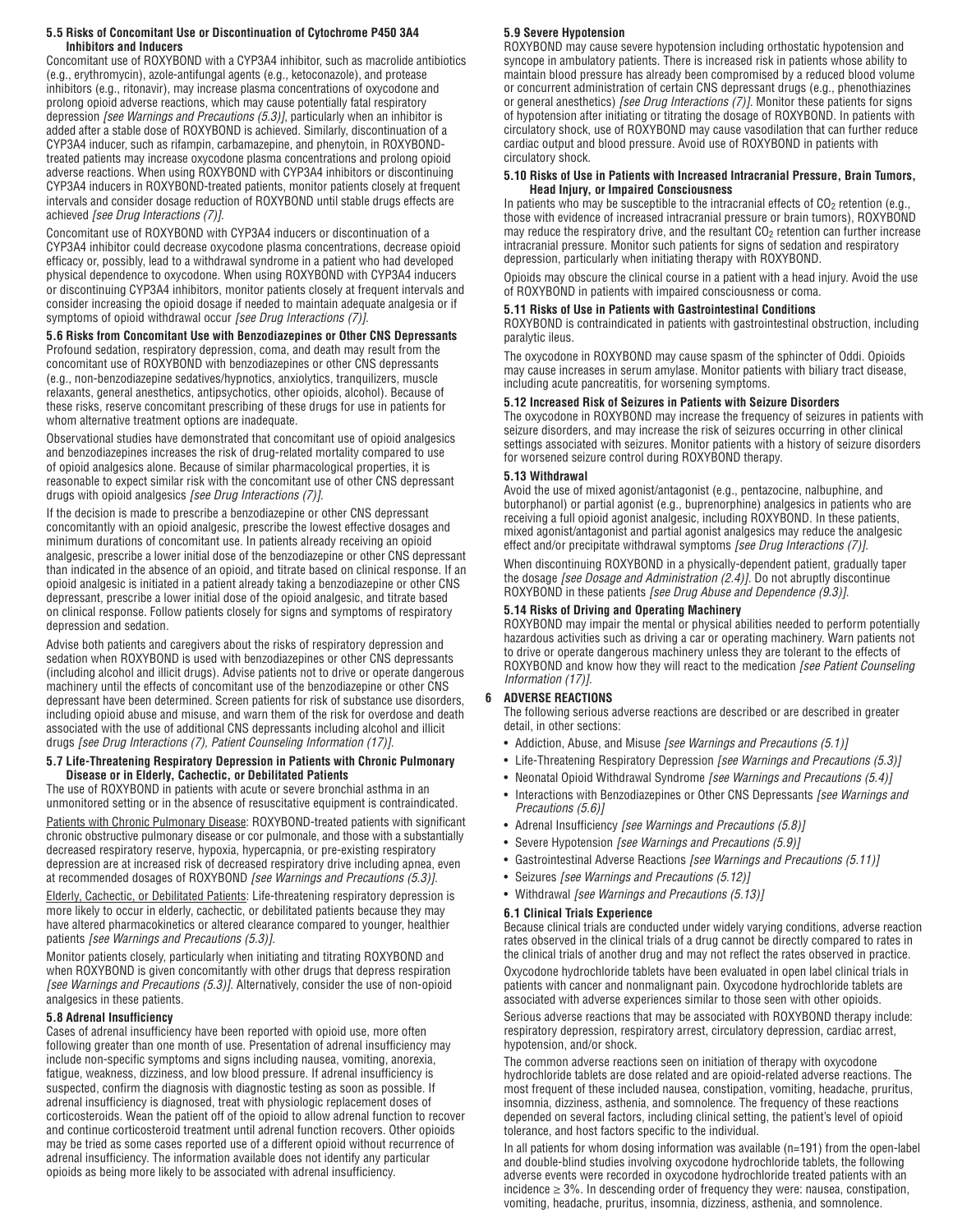*Other less frequently observed adverse reactions from opioid analgesics, including oxycodone hydrochloride tablets included:* 

*Blood and lymphatic system disorders: anemia, leukopenia* 

*Cardiac disorders: cardiac failure, palpitation, tachycardia* 

*Gastrointestinal disorders: abdominal pain, dry mouth, diarrhea, dyspepsia, dysphagia, glossitis, nausea, vomiting* 

*General disorders and administration site conditions: chills, edema, edema peripheral, pain, pyrexia* 

*Immune system disorders: hypersensitivity* 

*Infections and infestations: bronchitis, gingivitis, infection, pharyngitis, rhinitis, sepsis, sinusitis, urinary tract infection* 

*Injury, poisoning, and procedural complications: injury* 

*Metabolism and nutritional disorders: decreased appetite, gout, hyperglycemia* 

*Musculoskeletal and connective tissue disorders: arthralgia, arthritis, back pain, bone pain, myalgia, neck pain, pathological fracture* 

*Nervous system disorders: hypertonia, hypoesthesia, migraine, neuralgia, tremor, vasodilation* 

*Psychiatric disorders: agitation, anxiety, confusional state, nervousness, personality disorder* 

*Respiratory, thoracic, and mediastinal disorders: cough, dyspnea, epistaxis, laryngospasm, lung disorder* 

*Skin and subcutaneous tissue disorders: photosensitivity reaction, rash, hyperhidrosis, urticaria* 

*Vascular disorders: thrombophlebitis, hemorrhage, hypotension, vasodilation*  **6.2 Postmarketing Experience** 

*The following adverse reactions have been identified during post approval use of oxycodone. Because these reactions are reported voluntarily from a population of uncertain size, it is not always possible to reliably estimate their frequency or establish a causal relationship to drug exposure.* 

*General disorders and administrative site disorders: drug withdrawal syndrome neonatal [see Warnings and Precautions (5.4)]*

*Respiratory, thoracic, and mediastinal disorders: pharyngeal edema* 

*Serotonin syndrome: Cases of serotonin syndrome, a potentially life-threatening condition, have been reported during concomitant use of opioids with serotonergic drugs [see Drug Interactions (7)].* 

*Adrenal insufficiency: Cases of adrenal insufficiency have been reported with opioid use, more often following greater than one month of use [see Warnings and Precautions (5.8)].* 

*Anaphylaxis: Anaphylactic reaction has been reported with ingredients contained in ROXYBOND [see Contraindications (4)].* 

*Androgen deficiency: Cases of androgen deficiency have occurred with chronic use of opioids [see Clinical Pharmacology (12.2)].* 

#### **7 DRUG INTERACTIONS**

 *Table 1 includes clinically significant drug interactions with ROXYBOND.* 

| Table 1.<br><b>Clinically Significant Drug Interactions with ROXYBOND</b> |                                                                                                                                                                                                                                                                                                                                                                                                                                                                                                                                                                                                                                                                                                                                                        |  |  |  |  |  |
|---------------------------------------------------------------------------|--------------------------------------------------------------------------------------------------------------------------------------------------------------------------------------------------------------------------------------------------------------------------------------------------------------------------------------------------------------------------------------------------------------------------------------------------------------------------------------------------------------------------------------------------------------------------------------------------------------------------------------------------------------------------------------------------------------------------------------------------------|--|--|--|--|--|
| Inhibitors of CYP3A4 and CYP2D6                                           |                                                                                                                                                                                                                                                                                                                                                                                                                                                                                                                                                                                                                                                                                                                                                        |  |  |  |  |  |
| Clinical Impact:                                                          | The concomitant use of ROXYBOND and CYP3A4 inhibitors can<br>increase the plasma concentration of oxycodone, resulting in<br>increased or prolonged opioid effects. These effects could be more<br>pronounced with concomitant use of ROXYBOND and CYP2D6 and<br>CYP3A4 inhibitors, particularly when an inhibitor is added after a<br>stable dose of ROXYBOND is achieved <i>[see Warnings and</i><br><i>Precautions (5.5)].</i> After stopping a CYP3A4 inhibitor, as the effects<br>of the inhibitor decline, the oxycodone plasma concentration will<br>decrease <i>[see Clinical Pharmacology (12.3)</i> ], resulting in decreased<br>opioid efficacy or a withdrawal syndrome in patients who had<br>developed physical dependence to oxycodone. |  |  |  |  |  |
| Intervention:                                                             | If concomitant use is necessary, consider dosage reduction of<br>ROXYBOND until stable drug effects are achieved. Monitor patients<br>for respiratory depression and sedation at frequent intervals.<br>If a CYP3A4 inhibitor is discontinued, consider increasing the<br>ROXYBOND dosage until stable drug effects are achieved. Monitor<br>for signs of opioid withdrawal.                                                                                                                                                                                                                                                                                                                                                                           |  |  |  |  |  |
| Examples:                                                                 | Macrolide antibiotics (e.g., erythromycin), azole-antifungal agents<br>(e.g., ketoconazole), protease inhibitors (e.g., ritonavir).                                                                                                                                                                                                                                                                                                                                                                                                                                                                                                                                                                                                                    |  |  |  |  |  |
| <b>CYP3A4 Inducers</b>                                                    |                                                                                                                                                                                                                                                                                                                                                                                                                                                                                                                                                                                                                                                                                                                                                        |  |  |  |  |  |
| Clinical Impact:                                                          | The concomitant use of ROXYBOND and CYP3A4 inducers can<br>decrease the plasma concentration of oxycodone [see Clinical]<br><i>Pharmacology (12.3)]</i> , resulting in decreased efficacy or onset of<br>a withdrawal syndrome in patients who have developed physical<br>dependence to oxycodone <i>[see Warnings and Precautions (5.13)]</i> .<br>After stopping a CYP3A4 inducer, as the effects of the inducer<br>decline, the oxycodone plasma concentration will increase [see<br>Clinical Pharmacology (12.3)], which could increase or prolong both<br>the therapeutic effects and adverse reactions, and may cause serious<br>respiratory depression.                                                                                         |  |  |  |  |  |

| Table 1.                     | <b>Clinically Significant Drug Interactions with ROXYBOND</b>                                                                                                                                                                                                                                                                                                                                                                                                |
|------------------------------|--------------------------------------------------------------------------------------------------------------------------------------------------------------------------------------------------------------------------------------------------------------------------------------------------------------------------------------------------------------------------------------------------------------------------------------------------------------|
| <b>CYP3A4 Inducers</b>       |                                                                                                                                                                                                                                                                                                                                                                                                                                                              |
| Intervention:                | If concomitant use is necessary, consider increasing the ROXYBOND<br>dosage until stable drug effects are achieved. Monitor for signs of<br>opioid withdrawal. If a CYP3A4 inducer is discontinued, consider<br>ROXYBOND dosage reduction and monitor for signs of respiratory<br>depression.                                                                                                                                                                |
| Examples:                    | Rifampin, carbamazepine, phenytoin                                                                                                                                                                                                                                                                                                                                                                                                                           |
|                              | Benzodiazepines and Other Central Nervous System (CNS) Depressants                                                                                                                                                                                                                                                                                                                                                                                           |
| Clinical Impact:             | Due to additive pharmacologic effect, the concomitant use of<br>benzodiazepines or other CNS depressants, including alcohol, can<br>increase the risk of hypotension, respiratory depression, profound<br>sedation, coma, and death.                                                                                                                                                                                                                         |
| Intervention:                | Reserve concomitant prescribing of these drugs for use in patients<br>for whom alternative treatment options are inadequate. Limit<br>dosages and durations to the minimum required. Follow patients<br>closely for signs of respiratory depression and sedation [see<br>Warnings and Precautions (5.6)].                                                                                                                                                    |
| Examples:                    | Benzodiazepines and other sedatives/hypnotics, anxiolytics,<br>tranguilizers, muscle relaxants, general anesthetics, antipsychotics,<br>other opioids, alcohol.                                                                                                                                                                                                                                                                                              |
| <b>Serotonergic Drugs</b>    |                                                                                                                                                                                                                                                                                                                                                                                                                                                              |
| Clinical Impact:             | The concomitant use of opioids with other drugs that affect the<br>serotonergic neurotransmitter system has resulted in serotonin<br>syndrome [see Adverse Reactions (6.2)].                                                                                                                                                                                                                                                                                 |
| Intervention:                | If concomitant use is warranted, carefully observe the patient,<br>particularly during treatment initiation and dose adjustment.<br>Discontinue ROXYBOND if serotonin syndrome is suspected.                                                                                                                                                                                                                                                                 |
| Examples:                    | Selective serotonin reuptake inhibitors (SSRIs), serotonin and<br>norepinephrine reuptake inhibitors (SNRIs), tricyclic antidepressants<br>(TCAs), triptans, 5-HT3 receptor antagonists, drugs that affect the<br>serotonin neurotransmitter system (e.g., mirtazapine, trazodone,<br>tramadol), monoamine oxidase (MAO) inhibitors (those intended to<br>treat psychiatric disorders and also others, such as linezolid and<br>intravenous methylene blue). |
|                              | <b>Monoamine Oxidase Inhibitors (MAOIs)</b>                                                                                                                                                                                                                                                                                                                                                                                                                  |
| Clinical Impact:             | MAOI interactions with opioids may manifest as serotonin syndrome<br>or opioid toxicity (e.g., respiratory depression, coma) [see Warnings]<br>and Precautions (5.3)].                                                                                                                                                                                                                                                                                       |
| Intervention:                | The use of ROXYBOND is not recommended for patients taking<br>MAOIs or within 14 days of stopping such treatment.<br>If urgent use of an opioid is necessary, use test doses and frequent<br>titration of small doses to treat pain while closely monitoring blood<br>pressure and signs and symptoms of CNS and respiratory<br>depression.                                                                                                                  |
| Examples:                    | Phenelzine, tranylcypromine, linezolid                                                                                                                                                                                                                                                                                                                                                                                                                       |
|                              | <b>Mixed Agonist/Antagonist Opioid Analgesics</b>                                                                                                                                                                                                                                                                                                                                                                                                            |
| Clinical Impact:             | May reduce the analgesic effect of ROXYBOND and/or may<br>precipitate withdrawal symptoms.                                                                                                                                                                                                                                                                                                                                                                   |
| Intervention:                | Avoid concomitant use                                                                                                                                                                                                                                                                                                                                                                                                                                        |
| Examples:                    | Butorphanol, nalbuphine, pentazocine, buprenorphine                                                                                                                                                                                                                                                                                                                                                                                                          |
| <b>Muscle Relaxants</b>      |                                                                                                                                                                                                                                                                                                                                                                                                                                                              |
| Clinical Impact:             | Oxycodone may enhance the neuromuscular blocking action of<br>skeletal muscle relaxants and produce an increased degree<br>of respiratory depression.                                                                                                                                                                                                                                                                                                        |
| Intervention:                | Monitor patients for signs of respiratory depression that may be<br>greater than otherwise expected and decrease the dosage of<br>ROXYBOND and/or the muscle relaxant as necessary.                                                                                                                                                                                                                                                                          |
| <b>Diuretics</b>             |                                                                                                                                                                                                                                                                                                                                                                                                                                                              |
| Clinical Impact:             | Opioids can reduce the efficacy of diuretics by inducing the release<br>of antidiuretic hormone.                                                                                                                                                                                                                                                                                                                                                             |
| Intervention:                | Monitor patients for signs of diminished diuresis and/or effects on<br>blood pressure and increase the dosage of the diuretic as needed.                                                                                                                                                                                                                                                                                                                     |
| <b>Anticholinergic Drugs</b> |                                                                                                                                                                                                                                                                                                                                                                                                                                                              |
| Clinical Impact:             | The concomitant risk of anticholinergic drugs may result in<br>increased risk of urinary retention and/or severe constipation,<br>which may lead to paralytic ileus.                                                                                                                                                                                                                                                                                         |
| Intervention:                | Monitor patients for signs of urinary retention or reduced gastric<br>motility when ROXYBOND is used concurrently with anticholinergic<br>drugs.                                                                                                                                                                                                                                                                                                             |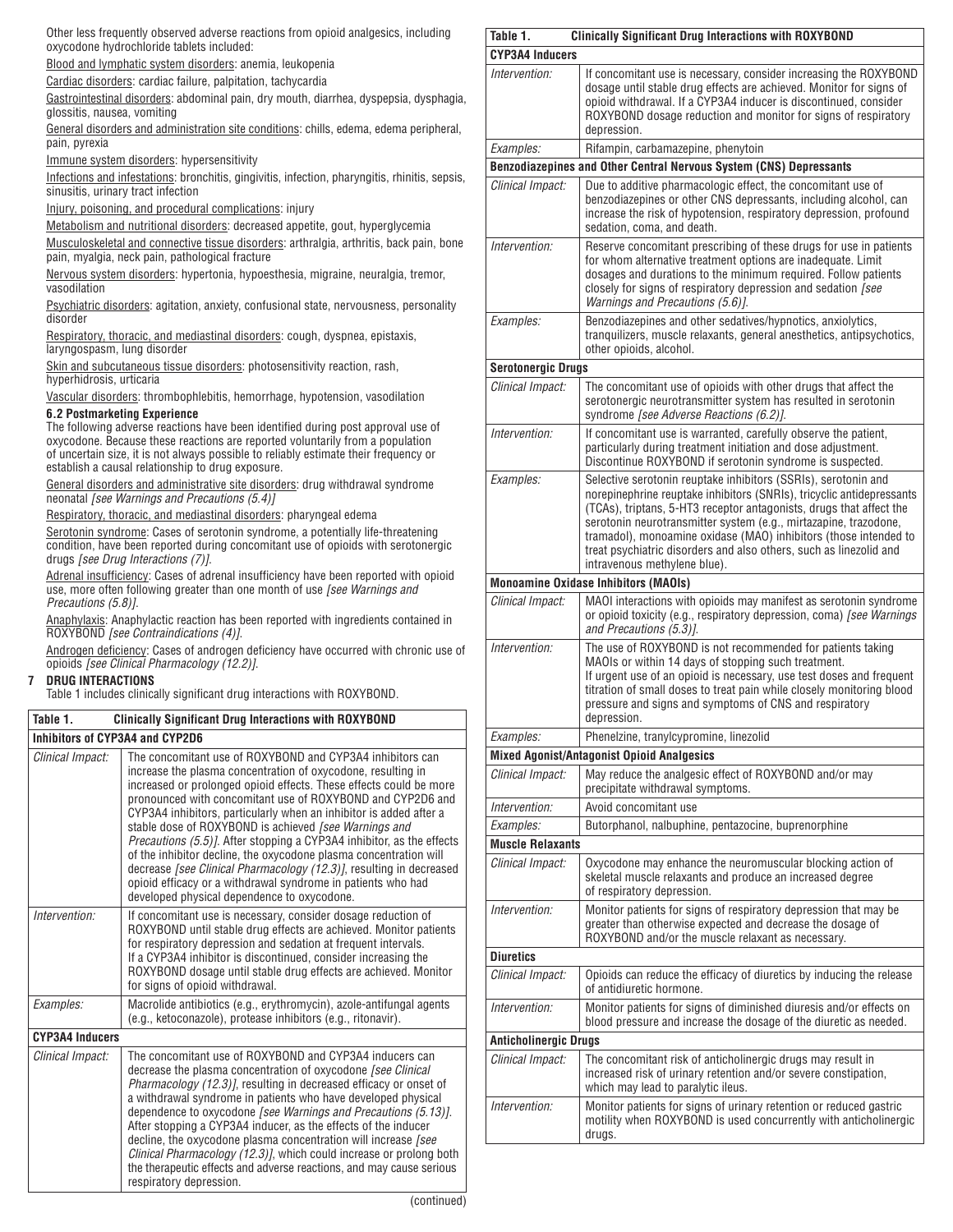### **USE IN SPECIFIC POPULATIONS 8.1 Pregnancy**

#### *Risk Summary*

*Prolonged use of opioid analgesics during pregnancy may cause neonatal opioid withdrawal syndrome [see Warnings and Precautions (5.4), Clinical Considerations]. There are reports of respiratory depression when oxycodone is used during labor and delivery [see Clinical Considerations]. There are no available data with ROXYBOND*  in pregnant women to inform a drug-associated risk for adverse developmental *outcomes. Animal reproduction studies with oral administrations of oxycodone hydrochloride in rats and rabbits during the period of organogenesis, at doses 2.6 and 8.1 times, respectively, the human dose of 60 mg/day did not reveal evidence of teratogenicity or embryo-fetal toxicity. In several published studies, treatment of pregnant rats with oxycodone at clinically relevant doses and below, resulted in neurobehavioral effects in offspring [see Data]. Based on animal data, advise pregnant women of the potential risk to a fetus.* 

*The estimated risk of major birth defects and miscarriage for the indicated population is unknown. All pregnancies have a background risk of birth defects, loss, or other adverse outcomes. In the U.S. general population, the estimated background risk of major birth defects and miscarriage in clinically recognized pregnancies is 2% to 4% and 15% to 20%, respectively.* 

#### *Clinical Considerations*

#### *Fetal/Neonatal Adverse Reactions*

*Prolonged use of opioid analgesics during pregnancy for medical or nonmedical purposes can result in physical dependence in the neonate and neonatal opioid withdrawal syndrome shortly after birth.* 

*Neonatal opioid withdrawal syndrome presents as irritability, hyperactivity, and abnormal sleep pattern, high pitched cry, tremor, vomiting, diarrhea, and failure to gain weight. The onset, duration, and severity of neonatal opioid withdrawal syndrome vary based on the specific opioid used, duration of use, timing and amount of last maternal use, and rate of elimination of the drug by the newborn. Observe newborns for symptoms of neonatal opioid withdrawal syndrome and manage accordingly [see Warnings and Precautions (5.4)].* 

#### *Labor or Delivery*

*Opioids cross the placenta and may produce respiratory depression and psychophysiologic effects in neonates. An opioid antagonist such as naloxone, must be available for reversal of opioid-induced respiratory depression in the neonate. ROXYBOND is not recommended for use in pregnant women during or immediately prior to labor, when other analgesic techniques are more appropriate. Opioid analgesics, including ROXYBOND, can prolong labor through actions which temporarily reduce the strength, duration, and frequency of uterine contractions.*  However, this effect is not consistent and may be offset by an increased rate of *cervical dilation, which tends to shorten labor. Monitor neonates exposed to opioid analgesics during labor for signs of excess sedation and respiratory depression.* 

#### *Data*

#### *Human Data*

*Limited published data from case-control and observational studies on oxycodone use during pregnancy are inconsistent in their findings. Although some studies reported an increased risk of congenital malformations, there was no consistent pattern of malformations noted. In addition, multiple similar studies reported no association. Methodological limitations of these studies, including small sample size, recall bias, lack of information regarding dose and timing of exposure and concomitant use of other medications, preclude a reliable evaluation of the potential risk of adverse fetal outcomes with the use of oxycodone in pregnancy.* 

#### *Animal Data*

*In embryo-fetal development studies in rats and rabbits, pregnant animals received oral doses of oxycodone hydrochloride administered during the period of organogenesis up to 16 mg/kg/day and up to 25 mg/kg/day, respectively. These studies revealed no evidence of teratogenicity or embryo-fetal toxicity due to oxycodone. The highest doses tested in rats and rabbits were equivalent to approximately 2.6 and 8.1 times an adult human dose of 60 mg/day, respectively, on a mg/m2 basis. In published studies, offspring of pregnant rats administered oxycodone during gestation have been reported to exhibit neurobehavioral effects including altered stress responses, increased anxiety-like behavior (2 mg/kg/day IV from Gestation Day 8 to 21 and Postnatal Day 1, 3, and 5; 0.3-times an adult human dose of 60 mg/day, on a mg/m2 basis) and altered learning and memory (15 mg/kg/day orally from breeding through parturition; 2.4 times an adult human dose of 60 mg/day, on a mg/m2 basis).* 

#### **8.2 Lactation**  *Risk Summary*

*Lactation studies have not been conducted with ROXYBOND. Published lactation studies report that oxycodone is present in human milk [see Data]. There are reports of central nervous system depression in infants who are breastfed by mothers taking oxycodone. There is no information on the effects of oxycodone on milk production. The developmental and health benefits of breastfeeding should be considered along with the mother's clinical need for ROXYBOND and any potential adverse effects on the breastfed infant from ROXYBOND or from the underlying maternal condition.* 

#### *Clinical Considerations*

*Infants exposed to ROXYBOND through breast milk should be monitored for excess sedation and respiratory depression. Withdrawal symptoms can occur in breastfed*  infants when maternal administration of an opioid analgesic is stopped or when *breast-feeding is stopped.* 

#### **8.3 Females and Males of Reproductive Potential**  *Infertility*

*Chronic use of opioids may cause reduced fertility in females and males of reproductive potential. It is not known whether these effects on fertility are reversible [see Adverse Reactions (6.2), Clinical Pharmacology (12.2), and Nonclinical Toxicology (13.1)].* 

#### **8.4 Pediatric Use**

*The safety and efficacy of ROXYBOND in pediatric patients have not been evaluated.* 

### **8.5 Geriatric Use**

*Of the total number of subjects in clinical studies of oxycodone hydrochloride, 20.8% (112/538) were 65 and over, while 7.2% (39/538) were 75 and over. No overall differences in safety or effectiveness were observed between these subjects and younger subjects, and other reported clinical experience has not identified differences in responses between the elderly and younger patients, but greater sensitivity of some older individuals cannot be ruled out.* 

*Elderly patients (aged 65 years or older) may have increased sensitivity to oxycodone.*  In general, use caution when selecting a dosage for an elderly patient, usually starting *at the low end of the dosing range, reflecting the greater frequency of decreased hepatic, renal, or cardiac function and of concomitant disease or other drug therapy.* 

*Respiratory depression is the chief risk for elderly patients treated with opioids, and has occurred after large initial doses were administered to patients who were not opioid-tolerant or when opioids were co-administered with other agents that depress respiration. Titrate the dosage of ROXYBOND slowly in geriatric patients and monitor closely for signs of central nervous system and respiratory depression [see Warnings and Precautions (5.7)].* 

*Oxycodone is known to be substantially excreted by the kidney, and the risk of adverse reactions to this drug may be greater in patients with impaired renal function. Because elderly patients are more likely to have decreased renal function, care should be taken in dose selection, and it may be useful to monitor renal function.* 

#### **8.6 Hepatic Impairment**

*Because oxycodone is extensively metabolized in the liver, its clearance may decrease in patients with hepatic impairment. Initiate therapy in these patients with a lower than usual dosage of ROXYBOND and titrate carefully. Monitor closely for adverse events such as respiratory depression, sedation, and hypotension [see Clinical Pharmacology (12.3)].* 

### **8.7 Renal Impairment**

*Because oxycodone is known to be substantially excreted by the kidney, its clearance may decrease in patients with renal impairment. Initiate therapy with a lower than usual dosage of ROXYBOND and titrate carefully. Monitor closely for adverse events such as respiratory depression, sedation, and hypotension [see Clinical Pharmacology (12.3)].* 

#### **9. DRUG ABUSE AND DEPENDENCE 9.1 Controlled Substance**

*ROXYBOND contains oxycodone, a Schedule II controlled substance.* 

#### **9.2 Abuse**

*ROXYBOND contains oxycodone, a substance with a high potential for abuse similar to other opioids including fentanyl, hydrocodone, hydromorphone, methadone, morphine, oxymorphone, and tapentadol. ROXYBOND can be abused and is subject to misuse, addiction, and criminal diversion [see Warnings and Precautions (5.1)].* 

*All patients treated with opioids require careful monitoring for signs of abuse and addiction, because use of opioid analgesic products carries the risk of addiction even under appropriate medical use.* 

*Prescription drug abuse is the intentional non-therapeutic use of a prescription drug, even once, for its rewarding psychological or physiological effects.* 

*Drug addiction is a cluster of behavioral, cognitive, and physiological phenomena that develop after repeated substance use and includes: a strong desire to take the drug, difficulties in controlling its use, persisting in its use despite harmful consequences, a higher priority given to drug use than to other activities and obligations, increased tolerance, and sometimes a physical withdrawal.* 

*"Drug-seeking" behavior is very common in persons with substance use disorders. Drug-seeking tactics include emergency calls or visits near the end of office hours, refusal to undergo appropriate examination, testing, or referral, repeated "loss" of prescriptions, tampering with prescriptions, and reluctance to provide prior medical records or contact information for other treating healthcare provider(s). "Doctor shopping" (visiting multiple prescribers to obtain additional prescriptions) is common among drug abusers and people suffering from untreated addiction. Preoccupation with achieving adequate pain relief can be appropriate behavior in a patient with poor pain control.* 

*Abuse and addiction are separate and distinct from physical dependence and tolerance. Healthcare providers should be aware that addiction may not be accompanied by concurrent tolerance and symptoms of physical dependence in all addicts. In addition, abuse of opioids can occur in the absence of true addiction.* 

*ROXYBOND, like other opioids, can be diverted for non-medical use into illicit channels of distribution. Careful record-keeping of prescribing information, including quantity, frequency, and renewal requests, as required by state and federal law, is strongly advised.*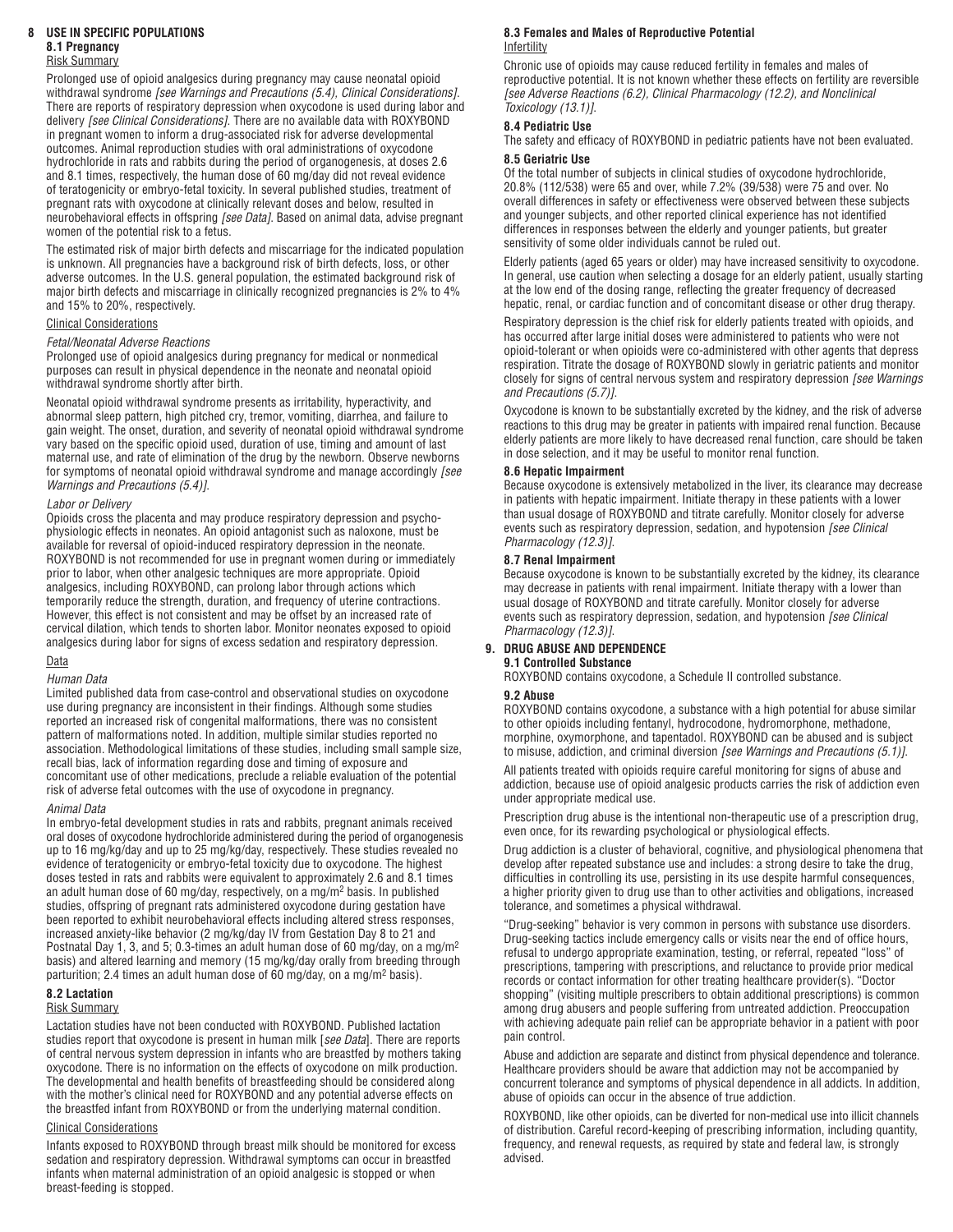*Proper assessment of the patient, proper prescribing practices, periodic reevaluation of therapy, and proper dispensing and storage are appropriate measures that help to limit abuse of opioid drugs.* 

#### *Risks Specific to Abuse of ROXYBOND*

*ROXYBOND is for oral use only. Abuse of ROXYBOND poses a risk of overdose and death. This risk is increased with concurrent abuse of ROXYBOND with alcohol and other central nervous system depressants.* 

*Parenteral abuse of ROXYBOND can be expected to result in local tissue necrosis, infection, pulmonary granulomas, and increased risk of endocarditis and valvular heart injury. Injection of excipients included in the ROXYBOND formulation, intended to provide abuse-deterrent properties, may be associated with additional unknown serious risks. Parenteral drug abuse is commonly associated with transmission of infectious diseases such as hepatitis and HIV.* 

#### *Abuse Deterrence Studies*

*ROXYBOND is formulated with inactive ingredients that make the tablet more difficult*  to manipulate for misuse and abuse even if the tablet is subjected to physical *manipulation and/or chemical extraction. To evaluate the ability of the abuse-deterrent technology to reduce the potential for abuse of ROXYBOND, a series of in vitro laboratory manipulation, extraction, and syringeability studies were conducted. An in vivo intranasal clinical abuse potential study was also conducted.* 

#### *In Vitro Testing*

*ROXYBOND has been tested in vitro using methods of manipulation that drug abusers commonly use for preparation of opioids for administration by various routes, including oral consumption, intranasal insufflation, and injection.* 

*Abusers may manipulate prescription opioids in order to prepare the tablets for oral, intranasal, or intravenous administration. The laboratory test data demonstrated that, relative to oxycodone immediate-release tablets, ROXYBOND has increased resistance to cutting, crushing, grinding, or breaking using selected tools. In addition, the intact and manipulated tablets resisted extraction in selected household and laboratory solvents under various conditions, including selected pre-treatments. Relative to oxycodone immediate-release tablets, the formulation forms a viscous material that resists passage through a needle; it was also more difficult to prepare solutions suitable for intravenous injection.* 

#### *Clinical Abuse Potential Studies*

*A randomized, double-blind, double-dummy, placebo-controlled, single-dose four-way crossover study in 29 non-dependent recreational opioid users with a history of intranasal drug abuse was performed to determine the relative bioavailability and abuse potential of crushed intranasal ROXYBOND 30 mg tablets compared with crushed intranasal 30 mg oxycodone immediate-release tablets and intact orally administered ROXYBOND 30 mg tablets. Intact oral ROXYBOND tablets were included as a reference for evaluating abuse potential after manipulation and administration via an unintended route.* 

*Drug liking was measured on a 100-mm bipolar visual analog scale (VAS) where 50 represents a neutral response of neither liking nor disliking, 0 represents maximum disliking, and 100 represents maximum liking. Response to whether the subject would be willing to take the study drug again was also measured on a bipolar 0 to 100 VAS where 50 represents a neutral response, 0 represents the strongest negative response ("definitely would not take drug again") and 100 represents the strongest positive response ("definitely would take drug again").* 

*The pharmacokinetic profiles of oxycodone were also determined in this study (Table 2). When crushed and insufflated, ROXYBOND showed a lower peak oxycodone plasma concentration (Cmax ~28% reduction) and a 35% longer time to peak plasma concentration (Tmax) relative to crushed and insufflated oxycodone immediate-release tablets. Similar results were demonstrated when crushed and insufflated ROXYBOND was compared to intact oral ROXYBOND with a reduction in Cmax and a longer time to Tmax. Intact oral ROXYBOND resulted in a Cmax of oxycodone similar to that of crushed and insufflated oxycodone immediate-release tablets, with a similar Tmax.* 

| Table 2<br>Summary of Plasma Oxycodone Pharmacokinetic Parameters<br>From the Intranasal Abuse Potential Study (n=31) |                                     |                                                      |                                 |  |  |  |
|-----------------------------------------------------------------------------------------------------------------------|-------------------------------------|------------------------------------------------------|---------------------------------|--|--|--|
| <b>Treatment or Comparison</b>                                                                                        | $C_{\text{max}}$ (ng/mL)<br>LS Mean | AUC <sub>0-t</sub><br>$(ng*hr/mL)$<br><b>LS Mean</b> | $T_{max}$ (hr)<br><b>Median</b> |  |  |  |
| Crushed, Insufflated oxycodone<br>immediate-release tablets 30 mg                                                     | 55.56                               | 330.77                                               | 1.7                             |  |  |  |
| Crushed, Insufflated<br>ROXYBOND 30 mg                                                                                | 40.04                               | 309.21                                               | 2.3                             |  |  |  |
| Intact, oral ROXYBOND                                                                                                 | 56.97                               | 265.38                                               | 1.3                             |  |  |  |
| $AUC_{0-t}$ = Area under the plasma concentration vs time curve from 0 to last measurable<br>concentration.           |                                     |                                                      |                                 |  |  |  |

*Compared to crushed intranasal oxycodone immediate-release tablets, intranasal administration of crushed ROXYBOND was associated with statistically significantly lower drug liking (E<sub>max</sub>)* and take drug again (E<sub>max</sub>) scores, as summarized in Table 3. *Similar reductions in drug liking and willingness to take the drug again were reported for crushed intranasal ROXYBOND relative to intact oral ROXYBOND. These data are consistent with the slowing of the intended immediate-release properties of ROXYBOND when manipulated then insufflated compared to taking ROXYBOND orally intact. No statistically significant differences in Emax of Drug Liking or Take Drug Again were observed between crushed intranasal oxycodone immediate-release tablets and intact oral ROXYBOND.* 

#### **Table 3. Summary of Maximum Drug Liking (Emax), and Take Drug Again (Emax), Following Administration of ROXYBOND, Oxycodone Immediate-release Tablets, and Placebo in Recreational Opioid Users (N=29)**

| (11–43)                  |         |                                                              |                                                                                         |                                                    |             |  |
|--------------------------|---------|--------------------------------------------------------------|-----------------------------------------------------------------------------------------|----------------------------------------------------|-------------|--|
| <b>VAS</b>               |         | Crushed<br>Intranasal<br><b>ROXYBOND</b><br>30 <sub>mg</sub> | Crushed<br>Intranasal<br>Oxycodone<br>immediate-<br>release tablets<br>30 <sub>mg</sub> | Intact Oral<br><b>ROXYBOND</b><br>30 <sub>mg</sub> | Placebo     |  |
| Drug Liking              | Mean    | 71.1                                                         | 82.9                                                                                    | 81.5                                               | 53.4        |  |
|                          | (SD)    | (12.01)                                                      | (11.55)                                                                                 | (11.49)                                            | (6.34)      |  |
| $(E_{\text{max}})$       | Median  | 71                                                           | 82                                                                                      | 82.00                                              | 51.0        |  |
|                          | (Range) | (50 to 100)                                                  | 50 to 100)                                                                              | (56 to 100)                                        | (50 to 77)  |  |
| Take Drug                | Mean    | 62.2                                                         | 82.1                                                                                    | 77.3                                               | 41.9        |  |
|                          | (SD)    | (24.51)                                                      | (16.44)                                                                                 | (18.11)                                            | (20.09)     |  |
| Again $(E_{\text{max}})$ | Median  | 62.0                                                         | 86.0                                                                                    | 81.0                                               | 50.0        |  |
|                          | (Range) | (3 to 99)                                                    | (37 to 100)                                                                             | (13 to 100)                                        | (0.0 to 78) |  |

**Figure 1. Mean Drug Liking VAS Scores Over Time (N=29)** 



*The majority of subjects (86%; n=25) experienced some reduction in Emax of Drug Liking VAS with crushed intranasal ROXYBOND compared with crushed intranasal oxycodone immediate-release tablets, whereas 59% (n=17) experienced at least a 30% reduction in Emax of drug liking and 21% (n=6) experienced at least a 50% reduction in Emax of drug liking.* 

#### *Summary*

*The in vitro data demonstrate that ROXYBOND has physicochemical properties expected to make abuse via injection difficult. The data from the clinical study, along with support from in vitro data, also indicate that ROXYBOND has physicochemical properties that are expected to reduce abuse by the intranasal route of administration. However, abuse by the intranasal, oral, and intravenous route is still possible.* 

*Additional data, including epidemiological data, when available, may provide further information on the impact of the current formulation of ROXYBOND on the abuse liability of the drug. Accordingly, this section may be updated in the future as appropriate.* 

#### **9.3 Dependence**

*Both tolerance and physical dependence can develop during chronic opioid therapy. Tolerance is the need for increasing doses of opioids to maintain a defined effect such as analgesia (in the absence of disease progression or other external factors). Tolerance may occur to both the desired and undesired effects of drugs and may develop at different rates for different effects.* 

*Physical dependence results in withdrawal symptoms after abrupt discontinuation or significant dosage reduction of a drug. Withdrawal also may be precipitated through the administration of drugs with opioid antagonist activity (e.g., naloxone, nalmefene), mixed agonist/antagonist analgesics (e.g., pentazocine, butorphanol, nalbuphine), or partial agonists (e.g., buprenorphine). Physical dependence may not occur to a clinically significant degree until after several days to weeks of continued opioid usage.* 

*ROXYBOND should not be abruptly discontinued in a physically-dependent patient [see Dosage and Administration (2.4)]. If ROXYBOND is abruptly discontinued in a physically-dependent patient, a withdrawal syndrome may occur. Some or all of the following can characterize this syndrome: restlessness, lacrimation, rhinorrhea, yawning, perspiration, chills, myalgia, and mydriasis. Other symptoms also may develop, including irritability, anxiety, backache, joint pain, weakness, abdominal cramps, insomnia, nausea, anorexia, vomiting, diarrhea, or increased blood pressure, respiratory rate, or heart rate.* 

*Infants born to mothers physically dependent on opioids will also be physically dependent and may exhibit respiratory difficulties and withdrawal signs [see Use in Specific Populations (8.1)].*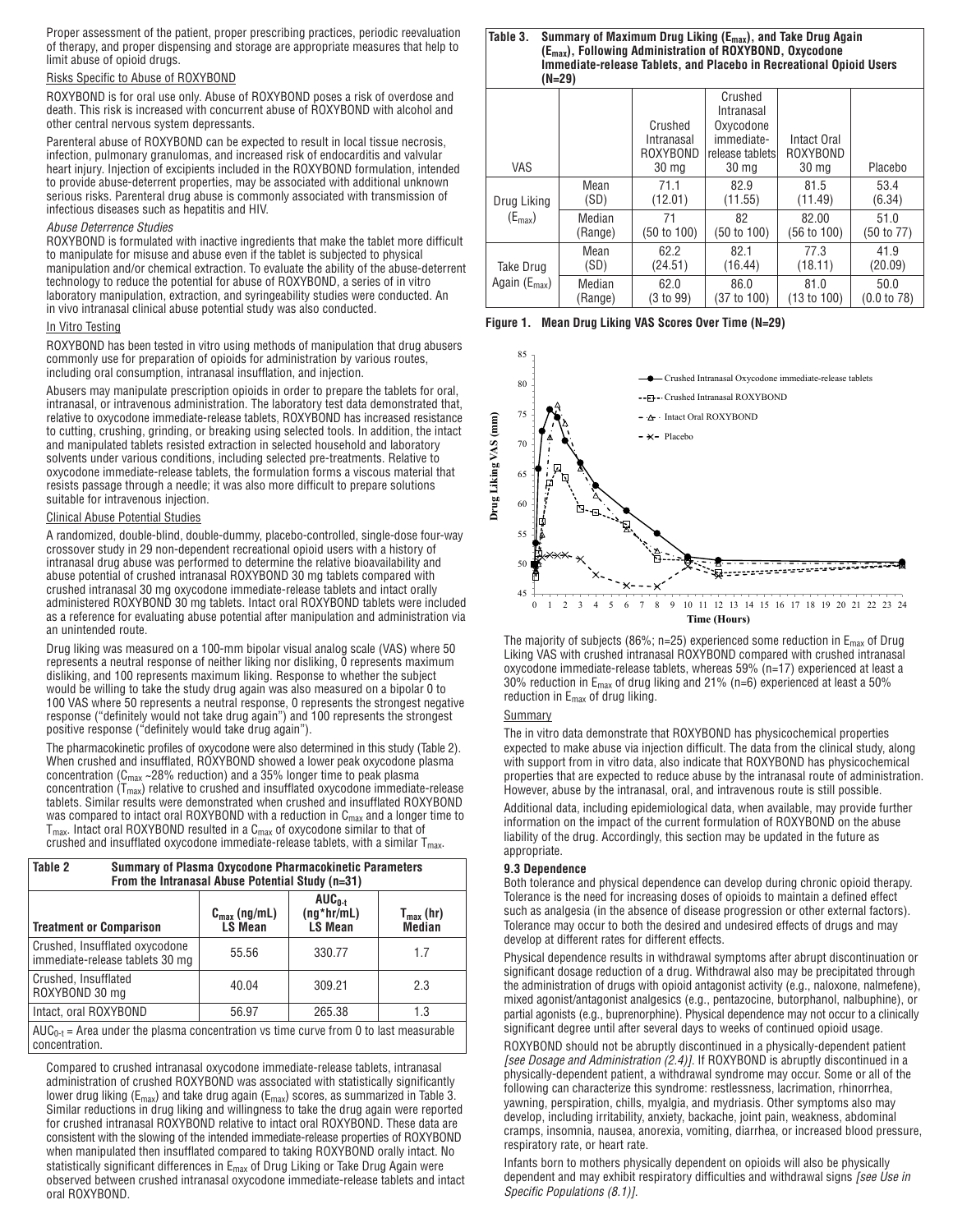### **10 OVERDOSAGE**

#### *Clinical Presentation*

*Acute overdose with ROXYBOND can be manifested by respiratory depression, somnolence progressing to stupor or coma, skeletal muscle flaccidity, cold and clammy skin, constricted pupils, and, in some cases, pulmonary edema, bradycardia, hypotension, partial or complete airway obstruction, atypical snoring, and death. Marked mydriasis rather than miosis may be seen with hypoxia in overdose situations [see Clinical Pharmacology (12.2)].* 

### *Treatment of Overdose*

*In case of overdose, priorities are the re-establishment of a patent and protected airway and institution of assisted or controlled ventilation, if needed. Employ other supportive measures (including oxygen and vasopressors) in the management of circulatory shock and pulmonary edema as indicated. Cardiac arrest or arrhythmias will require advance life-support techniques.* 

*The opioid antagonists, naloxone or nalmefene, are specific antidotes to respiratory depression resulting from for opioid overdose. For clinically significant respiratory or circulatory depression secondary to oxycodone overdose, administer an opioid antagonist. Opioid antagonists should not be administered in the absence of clinically significant respiratory or circulatory depression secondary to oxycodone overdose.* 

Because the duration of opioid reversal is expected to be less than the duration of *action of oxycodone in ROXYBOND, carefully monitor the patient until spontaneous respiration is reliably reestablished. If the response to an opioid antagonist is suboptimal or only brief in nature, administer additional antagonist as directed by the product's prescribing information.* 

*In an individual physically dependent on opioids, administration of the recommended usual dosage of the antagonist will precipitate an acute withdrawal syndrome. The severity of the withdrawal symptoms experienced will depend on the degree of physical dependence and the dose of the antagonist administered. If a decision is made to treat serious respiratory depression in the physically dependent patient, administration of the antagonist should be initiated with care and by titration with smaller than usual doses of the antagonist.* 

#### **11 DESCRIPTION**

*ROXYBOND (oxycodone hydrochloride) tablets for oral administration are available in 5 mg, 15 mg, and 30 mg strengths, each containing an equivalent of 4.5 mg, 13.5 mg, and 27 mg of oxycodone free base, respectively.* 

*Oxycodone hydrochloride is an opioid agonist. It is a white, odorless crystalline powder derived from the opium alkaloid, thebaine. Oxycodone hydrochloride dissolves in water (1 g in 6 to 7 mL) and is considered slightly soluble in alcohol (octanol water partition coefficient is 0.7).* 

*Chemically, oxycodone hydrochloride is 4, 5*α*-epoxy-14-hydroxy-3-methoxy-17 methylmorphinan-6-one hydrochloride and has the following structural formula:* 



*Each ROXYBOND tablet contains the following inactive ingredients common to all strengths: alginic acid, ammonium hydroxide, colloidal silicon dioxide, dibutyl*  sebacate, dimethylaminoethyl methacrylate copolymer, ethyl acrylate and methyl *methacrylate copolymer dispersion, ethylcellulose, hypromellose, iron oxide black, isopropyl alcohol, lactose monohydrate, magnesium stearate, mannitol, microcrystalline cellulose, n-butyl alcohol, polyethylene glycol, polysorbate 80, polyvinyl alcohol, propylene glycol, shellac in ethanol, sodium alginate, talc, titanium dioxide, and xanthan gum.* 

*The 15 mg ROXYBOND tablets also contain: FD&C Blue No. 2 and iron oxide yellow.* 

*The 30 mg ROXYBOND tablets also contain: FD&C Blue No. 2.* 

#### **12 CLINICAL PHARMACOLOGY**

#### **12.1 Mechanism of Action**

*Oxycodone is a full opioid agonist and is relatively selective for the mu-opioid receptor, although it can bind to other opioid receptors at higher doses. The principal therapeutic action of oxycodone is analgesia. Like all full opioid agonists, there is no ceiling effect for analgesia with oxycodone. Clinically, dosage is titrated to provide adequate analgesia and may be limited by adverse reactions, including respiratory and CNS depression.* 

*The precise mechanism of the analgesic action is unknown. However, specific CNS opioid receptors for endogenous compounds with opioid-like activity have been identified throughout the brain and spinal cord and are thought to play a role in the analgesic effects of this drug* 

### **12.2 Pharmacodynamics**

#### *Effects on the Central Nervous System*

*Oxycodone produces respiratory depression by direct action on brain stem respiratory centers. The respiratory depression involves a reduction in the responsiveness of the brain stem respiratory centers to both increases in carbon dioxide tension and electrical stimulation.* 

*Oxycodone causes miosis, even in total darkness. Pinpoint pupils are a sign of opioid overdose but are not pathognomonic (e.g., pontine lesions of hemorrhagic or ischemic origins may produce similar findings). Marked mydriasis rather than miosis may be seen due to hypoxia in overdose situations.* 

### *Effects on Gastrointestinal Tract and Other Smooth Muscle*

*Oxycodone causes a reduction in motility associated with an increase in smooth muscle tone in the antrum, stomach, and duodenum. Digestion of food in the small intestine is delayed and propulsive contractions are decreased. Propulsive peristaltic waves in the colon are decreased, while tone may be increased to the point of spasm, resulting in constipation. Other opioid-induced effects may include a reduction in biliary and pancreatic secretions, spasm of sphincter of Oddi, and transient elevations in serum amylase.* 

### *Effects on Cardiovascular System*

*Oxycodone produces peripheral vasodilatation, which may result in orthostatic hypotension or syncope. Manifestations of histamine release and/or peripheral vasodilatation may include pruritus, flushing, red eyes, sweating, and/or orthostatic hypotension.* 

### *Effects on the Endocrine System*

*Opioids inhibit the secretion of adrenocorticotropic hormone (ACTH), cortisol, and luteinizing hormone (LH) in humans [see Adverse Reactions (6.2)]. They also stimulate prolactin, growth hormone (GH) secretion, and pancreatic secretion of insulin and glucagon.* 

*Chronic use of opioids may influence the hypothalamic-pituitary-gonadal axis, leading to androgen deficiency that may manifest as low libido, impotence, erectile dysfunction, amenorrhea, or infertility. The causal role of opioids in the clinical syndrome of hypogonadism is unknown because the various medical, physical, lifestyle, and psychological stressors that may influence gonadal hormone levels have not been adequately controlled for in studies conducted to date [see Adverse Reactions (6.2)].* 

### *Effects on the Immune System*

*Opioids have been shown to have a variety of effects on components of the immune system in in vitro and animal models. The clinical significance of these findings is unknown. Overall, the effects of opioids appear to be modestly immunosuppressive.* 

#### *Concentration–Efficacy Relationships*

*The minimum effective analgesic concentration will vary widely among patients,*  especially among patients who have been previously treated with potent agonist *opioids. The minimum effective analgesic concentration of oxycodone for any*  individual patient may increase over time due to an increase in pain, the development *of a new pain syndrome, and/or the development of analgesic tolerance [see Dosage and Administration (2.1, 2.3)].* 

#### *Concentration–Adverse Reaction Relationships*

*There is a relationship between increasing oxycodone plasma concentration and increasing frequency of dose-related opioid adverse reactions such as nausea, vomiting, CNS effects, and respiratory depression. In opioid-tolerant patients, the situation may be altered by the development of tolerance to opioid-related adverse reactions [see Dosage and Administration (2.1, 2.2, 2.3)].* 

#### **12.3 Pharmacokinetics**

*The activity of ROXYBOND tablets is primarily due to the parent drug oxycodone. ROXYBOND tablets are designed to provide immediate-release of oxycodone.* 

*Oxycodone pharmacokinetics are similar for ROXYBOND and oxycodone immediaterelease tablets. In the fasted state, the extent of absorption (AUC) is equivalent, the*  rate of absorption (C<sub>max</sub>) is similar, and median T<sub>max</sub> is slightly longer (1.0 to 1.8 h).

| Table 4.<br><b>Pharmacokinetic Parameters (Mean <math>\pm</math> SD)</b> |                           |                                           |                             |                                             |                   |  |
|--------------------------------------------------------------------------|---------------------------|-------------------------------------------|-----------------------------|---------------------------------------------|-------------------|--|
| Dose\Parameters                                                          | $AUC_{n-t}$<br>(ng·hr/mL) | $AUCn-int$<br>$(nq\cdot hr/mL)$           | $C_{\text{max}}$<br>(nq/mL) | $T_{\text{max}}$<br>(hr)                    | Half-Life<br>(hr) |  |
|                                                                          |                           | <b>Single Dose Pharmacokinetics Study</b> |                             |                                             |                   |  |
| <b>ROXYBOND</b><br>5 mg tab (fasted)                                     | $45.5 \pm 15.4$           | $49.0 \pm 16.1$                           | $8.3 + 2.1$                 | 1.5 <sup>a</sup><br>$(0.7 \text{ to } 5.0)$ | $3.9 \pm 1.2$     |  |
| <b>ROXYBOND</b><br>15 mg tab (fasted)                                    | $127.5 \pm 38.1$          | $131.6 \pm 39.0$                          | $22.0 + 5.8$                | 1.7a<br>(1.0 to 12.0)                       | $4.1 \pm 0.8$     |  |
| <b>ROXYBOND</b><br>30 mg tab (fasted)                                    | $277.0 + 89.6$            | $285.8 \pm 94.1$                          | $48.5 \pm 15.9$             | 1.5 <sup>a</sup><br>(1.0 to 8.0)            | $4.3 \pm 1.0$     |  |
| <b>Single Dose Food-Effect Study</b>                                     |                           |                                           |                             |                                             |                   |  |
| <b>ROXYBOND</b><br>30 mg tab (fasted)                                    | $287.4 \pm 65.8$          | $292.7 + 67.4$                            | $57.8 \pm 18.0$             | 1.8 <sup>a</sup><br>$(0.8 \text{ to } 5.0)$ | $3.8 \pm 0.7$     |  |
| <b>ROXYBOND</b><br>30 mg tab (fed)                                       | $354.2 + 82.5$            | $361.9 + 86.7$                            | $68.0 \pm 20.1$             | 2.0 <sup>a</sup><br>$(1.0 \text{ to } 6.1)$ | $3.9 \pm 0.6$     |  |

 *a Median (range)* 

#### *Absorption*

*About 60% to 87% of an oral dose of oxycodone reaches the systemic circulation in comparison to a parenteral dose. This high oral bioavailability (compared to other oral opioids) is due to lower presystemic and/or first-pass metabolism of oxycodone. Dose proportionality of oxycodone has been established using the ROXYBOND 5 mg, 15 mg, and 30 mg tablets based on maximum plasma concentration (Cmax) and extent of absorption (AUC) (Figure 2). It takes approximately 18 to 24 hours to reach steady-state plasma concentrations of oxycodone with oxycodone hydrochloride.*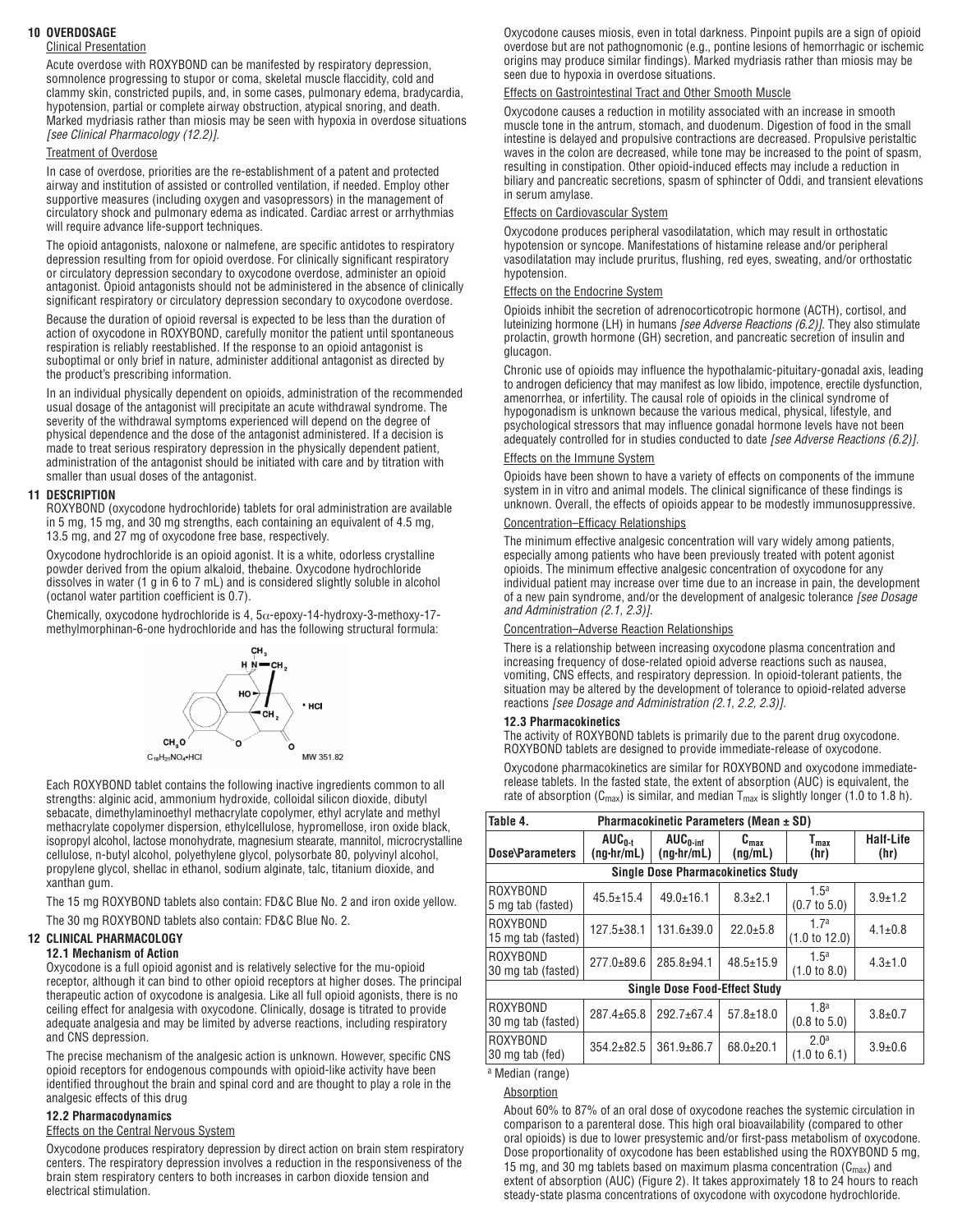#### **Figure 2. Mean Oxycodone Pharmacokinetic Profiles of 5-, 15-, 30-mg ROXYBOND Tablets (n=51)**



#### *Food Effect*

*A single-dose food effect study was conducted in normal volunteers using the 30-mg tablet. The concurrent intake of a high fat meal was shown to enhance the extent (23% increase in AUC), and the rate (18% increase in Cmax) of oxycodone absorption from the 30-mg tablet (Table 4). In addition, food caused a slight delay in Tmax (1.8 to 2 hours). Similar effects of food are expected with the 5-mg and 15-mg tablets.* 

#### *Distribution*

*Following intravenous administration, the volume of distribution (V<sub>ss</sub>) for oxycodone was 2.6 L/kg. Plasma protein binding of oxycodone at 37°C and a pH of 7.4 was about 45%. Oxycodone has been found in breast milk [see Use in Specific Populations (8.2)].* 

#### *Elimination*

### *Metabolism*

*A high proportion of oxycodone is N-dealkylated to noroxycodone during first-pass metabolism, and is catalyzed by CYP3A4. Oxymorphone is formed by the O-demethylation of oxycodone. The metabolism of oxycodone to oxymorphone is catalyzed by CYP2D6 [see Drug Interactions (7)]. Free and conjugated noroxycodone,*  free and conjugated oxycodone, and oxymorphone are excreted in human urine *following a single oral dose of oxycodone. The major circulating metabolite is noroxycodone with an AUC ratio of 0.6 relative to that of oxycodone. Oxymorphone is present in the plasma only in low concentrations. The analgesic activity profile of other metabolites is not known at present.* 

#### *Excretion*

*Oxycodone and its metabolites are excreted primarily via the kidney. The amounts measured in the urine have been reported as follows: free oxycodone up to 19%; conjugated oxycodone up to 50%; free oxymorphone 0%; conjugated oxymorphone*  ≤ *14%; both free and conjugated noroxycodone have been found in the urine but not quantified. The total plasma clearance was 0.8 L/min for adults. Apparent elimination half-life of oxycodone following the administration of ROXYBOND was 3.8 to 4.3 hours.* 

### *Specific Populations*

#### *Age: Geriatric Patients*

*Population pharmacokinetic studies conducted with oxycodone hydrochloride, indicated that the plasma concentrations of oxycodone did not appear to be increased in patients over the age of 65.* 

#### *Hepatic Impairment*

*In a clinical trial supporting the development of oxycodone hydrochloride tablets, too few patients with decreased hepatic function were evaluated to study these potential differences. However, because oxycodone is extensively metabolized in the liver, its clearance may decrease in hepatic impaired patients [see Use in Specific Populations (8.6)].* 

#### *Renal Impairment*

*This drug is known to be substantially excreted by the kidney, and the risk of adverse reactions to this drug may be greater in patients with impaired renal function [see Use in Specific Populations (8.7)].* 

### **13 NONCLINICAL TOXICOLOGY**

### **13.1 Carcinogenesis, Mutagenesis, Impairment of Fertility**  *Carcinogenesis*

*Long-term studies have not been performed in animals to evaluate the carcinogenic potential of oxycodone.* 

#### *Mutagenesis*

*Oxycodone hydrochloride was genotoxic in an in vitro mouse lymphoma assay in the presence of metabolic activation. There was no evidence of genotoxic potential in an in vitro bacterial reverse mutation assay (Salmonella typhimurium and Escherichia coli) or in an assay for chromosomal aberrations (in vivo mouse bone marrow micronucleus assay).* 

#### *Impairment of Fertility*

*Studies in animals to evaluate the potential impact of oxycodone on fertility have not been conducted.* 

### **16 HOW SUPPLIED/STORAGE AND HANDLING**

*ROXYBOND (oxycodone hydrochloride) tablets are supplied as 5 mg, 15 mg, and 30 mg strength round and color coated tablets with ink-prints on one side. The tablets are packaged in 100 tablet opaque HDPE bottles.* 

| <b>NDC</b>   | Strength         | Tablet<br>Shape            | Tablet<br>Color | Ink-Print on<br>Tablet Side 1 | Ink-Print on<br>Tablet Side 2 |
|--------------|------------------|----------------------------|-----------------|-------------------------------|-------------------------------|
| 65597-501-10 | 5 <sub>mg</sub>  | Round<br>coated<br>tablets | White           | IDT/O <sub>5</sub>            | None                          |
| 65597-502-10 | $15 \text{ mg}$  |                            | Green           | <b>IDT/0 15</b>               | None                          |
| 65597-503-10 | 30 <sub>mg</sub> |                            | Blue            | <b>IDT/0 30</b>               | None                          |

*Dispense in a tight, light-resistant container, with a child-resistant closure. Protect from moisture.* 

*Store at controlled room temperature, 20°C to 25°C (68°F to 77°F), with excursions to 15°C to 30°C (59°F to 86°F).* 

#### **17 PATIENT COUNSELING INFORMATION**

*Advise the patient to read the FDA-approved patient labeling (Medication Guide).* 

#### *Addiction, Abuse, and Misuse*

*Inform patients that the use of ROXYBOND, even when taken as recommended, can result in addiction, abuse, and misuse, which can lead to overdose and death [see Warnings and Precautions (5.1)]. Instruct patients not to share ROXYBOND with others and to take steps to protect ROXYBOND from theft and misuse.* 

#### *Life-Threatening Respiratory Depression*

*Inform patients of the risk of life-threatening respiratory depression, including information that the risk is greatest when starting ROXYBOND or when the dosage is increased, and that it can occur even at recommended dosages [see Warnings and Precautions (5.3)]. Advise patients how to recognize respiratory depression and to seek medical attention if breathing difficulties develop.* 

#### *Accidental Ingestion*

*Inform patients that accidental ingestion, especially by children, may result in respiratory depression or death [see Warnings and Precautions (5.3)]. Instruct patients to take steps to store ROXYBOND securely and to dispose of unused ROXYBOND by flushing the tablets down the toilet or disposing of in accordance with local state guidelines and/or regulations.* 

### *Interactions with Benzodiazepines and Other CNS Depressants*

Inform patients and caregivers that potentially fatal additive effects may occur if *ROXYBOND is used with benzodiazepines or other CNS depressants, including alcohol, and not to use these concomitantly unless supervised by a healthcare provider [see Warnings and Precautions (5.6), Drug Interactions (7)].* 

#### *Serotonin Syndrome*

*Inform patients that opioids could cause a rare but potentially life-threatening condition resulting from concomitant administration of serotonergic drugs. Warn patients of the symptoms of serotonin syndrome and to seek medical attention right away if symptoms develop. Instruct patients to inform their healthcare providers if they are taking, or plan to take serotonergic medication [see Drug Interactions (7)].* 

### *MAOI Interaction*

*Inform patients to avoid taking ROXYBOND while using any drugs that inhibit monoamine oxidase. Patients should not start MAOIs while taking ROXYBOND [see Drug Interactions (7)].* 

#### *Adrenal Insufficiency*

*Inform patients that opioids could cause adrenal insufficiency, a potentially lifethreatening condition. Adrenal insufficiency may present with non-specific symptoms and signs such as nausea, vomiting, anorexia, fatigue, weakness, dizziness and low blood pressure. Advise patients to seek medical attention if they experience a constellation of these symptoms [see Warnings and Precautions (5.8)].* 

#### *Important Administration Instructions*

*Instruct patients how to properly take ROXYBOND. Patients should be advised not to adjust the dose of ROXYBOND without consulting the prescribing healthcare provider [see Dosage and Administration (2), Warnings and Precautions (5.13)].* 

*Inform patients taking ROXYBOND that the medicine is absorbed by the body and the part of the tablet that contains inactive ingredients is eliminated from the body; patients may notice something that looks like a tablet in their stool.*

#### *Hypotension*

*Inform patients that ROXYBOND may cause orthostatic hypotension and syncope. Instruct patients how to recognize symptoms of low blood pressure and how to reduce the risk of serious consequences should hypotension occur (e.g., sit or lie down, carefully rise from sitting or lying position) [see Warnings and Precautions (5.9)].* 

#### *Anaphylaxis*

*Inform patients that anaphylaxis has been reported with ingredients contained in ROXYBOND. Advise patients how to recognize such a reaction and when to seek medical attention [see Contraindications (4), Adverse Reactions (6.2)].*